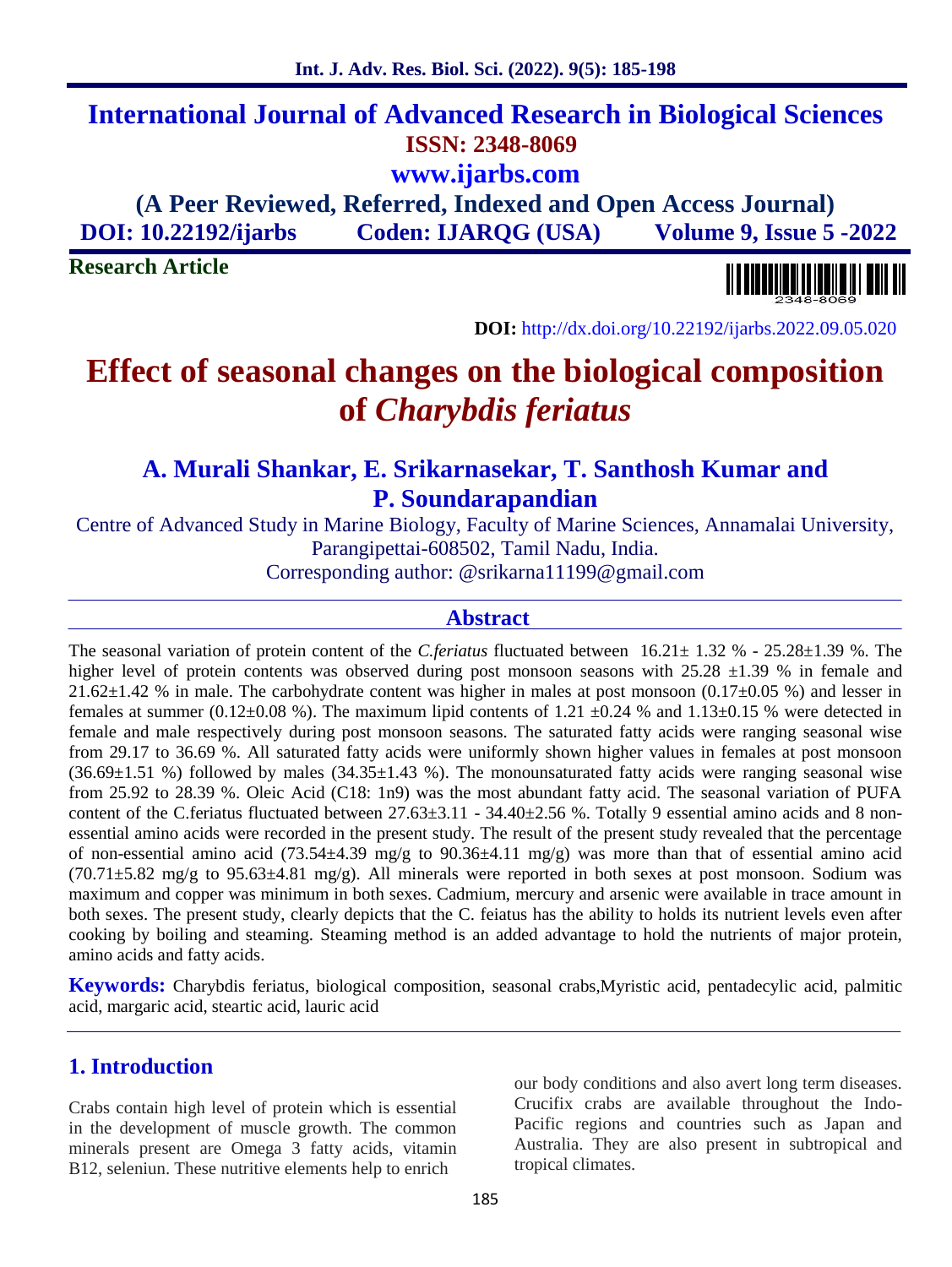The maximum size is about 20cm in length. They are economically important in Eastern Asia. They are commonly found at a depth of 30-60 meters at sandy and muddy substrates. These crabs are found in sublittoral environment and at reef flats ranging from 10- 60m in depth. They inhabit in estuarine areas and offshore regions. The young ones are found in sandy and intertidal habitats but the adults live in deeper muddy areas. The juveniles live in symbiotic relationship below the bells of jelly fish. Very limited information is available on the biochemical composition of*C. feriataus* from the Southeast coast of India and the changes in their biochemical composition with respect to their seasonal variations. Hence present study focused on biochemical composition with respect to their seasonal variations and various cooking methods.

# **2. Materials and Methods**

#### **2.1. Sample collection**

The male and females of *C. feriatus* were collected from Annankoil (*Lat*.11°24 *N*; *Long*. 79°464 *E*) landing center. After reaching the laboratory they were washed carefully with distilled water to remove the dust and algal particles and ice killed. The carapace of the crabs was opened and the edible parts of muscle tissues were removed with sharp forceps. The removed muscle tissues were homogenized with pestle and mortar. The grounded muscles were then freeze dried and powdered and eventually stored in refrigerator for further analysis.

## **2.2. Edible yield and proximate composition**

The meat yield, hepatosomatic index (HSI), gonadsomatic index (GSI) and the total edible yield of the crab was calculated using the following formulas:

Meat yield  $(\% ) = 100$  x meat wet weight/body wet weight,

HSI (%) = 100 x hepatopancreas wet weight/body wet weight,

GSI  $(\%) = 100$  x gonad wet weight/body wet weight, Total edible yield  $(\%)$  = meat yield + HSI  $+$  GSI.

### **2.3. Sample preparation for cooking process**

In each season, crabs were divided in 3 groups: raw (control; 10 animals), boiled (10 animals) and steamed (10 animals). The animals were measured, weighed and subjected to culinary treatments following the traditional household methods. Boiling consisted in cooking each crab during 15 min in water with salt (2%), and steaming was performed at 105 °C for 15 min. The edible tissues of raw and cooked crabs (muscle) were homogenized and stored at -20 C until further analyses.

## **2.4. Biochemical composition**

Various biochemical parameters were analyzed for the total protein content was folin-Ciocalten phenol method of Lowry *et al.* (1951), total carbohydrate content Dubois *et al.* (1956), lipid estimation was chloroform -methanol extraction procedure of Folch *et al.* (1956), the moisture and ash content was estimated by AOAC, (2005).

### **2.5. Fatty acids**

The samples were oven dried at 70°C for 24 hrs until no more weight reduction was observed. After that the samples were grounded with mortar and pestle. To the 100-200 mg of finely ground tissue samples 1:1 ratio of chloroform: methanol (2ml) was added and kept for 30 seconds. The residual matter was removed by filtering through Whatman No. 1 filter paper (125mm). This was washed with 1 ml of chloroform: methonol (2:1 vol) to remove the inorganic substances from the combined extract by partition and treated with chloroform: methanol: water (8:4:3) where the lower phase evaporated to dryness. The dried matter was subjected in a sealed test tube with 3% Methanolic HCL at 80°C for 18hrs. To this 2ml of hexane was added to extract the fatty acid methyl esters obtained from methanol phase in Hexane. Top 1 ml of the hexane phase was collected in a micro vial. The residual fraction was dissolved in 10:1 of ethyl acetate and injected 1:1 aliquot into a gas chromatograph equipped with flame identification detector and column (Hp ULTRA – 225m, 0.2mm ID) by GC (Kashiwagi *et al.* 1997).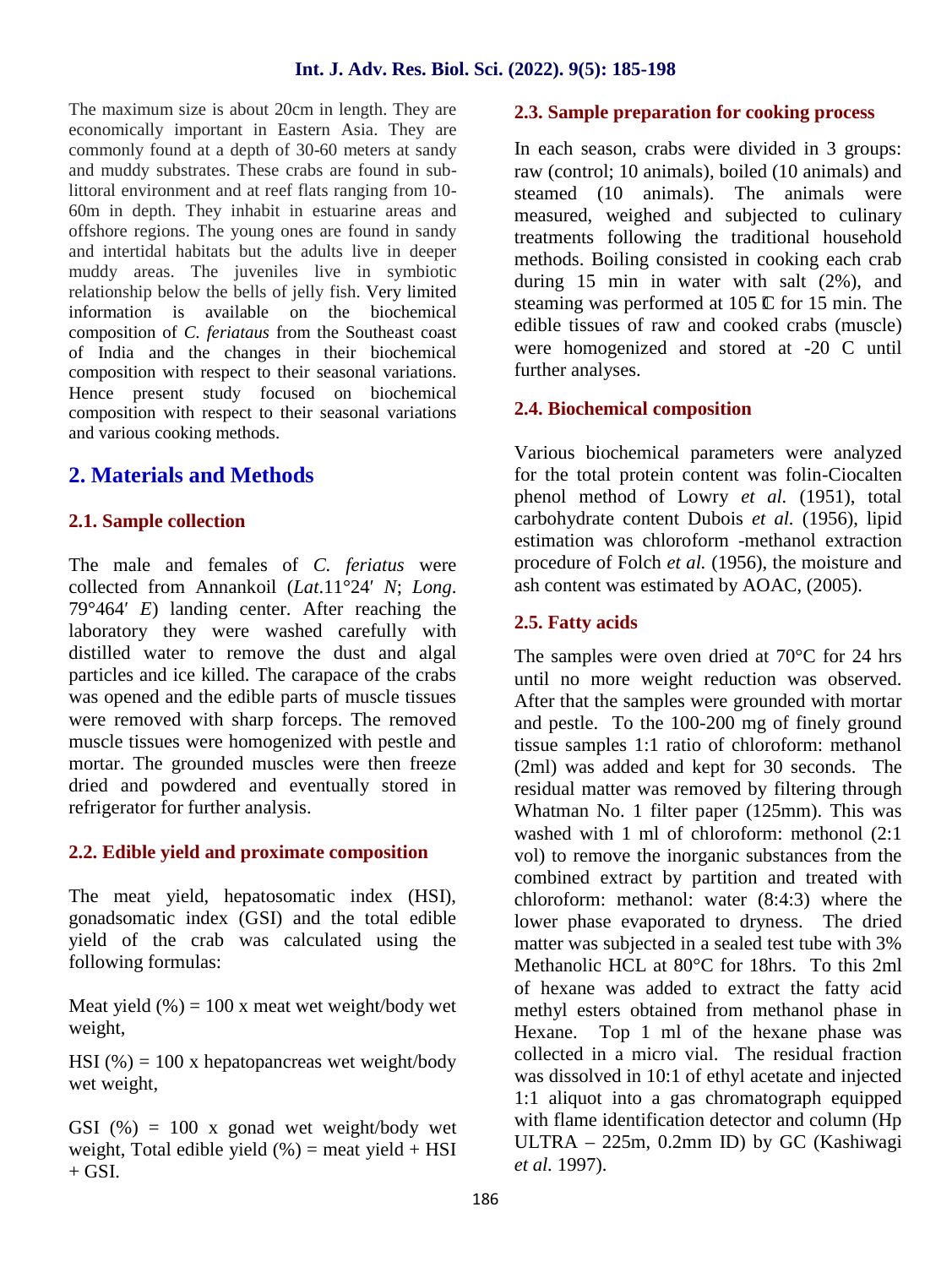#### **2.6. Amino acids**

The amino acids were determined by an automatic amino acid in HPLC analyzer (Lachromehitachi). Five micro liter of amino acid standards mixture sample were injected into the column (DENALIC 18 5 MICROMM 4.6 mm x 150mm). The flow rate was about 1 ml per minute, ambient temperature of 23°C was maintained and sample was detected at 254 nm by following the method of Baker and Han (1994).

#### **2.7. Mineral compositions**

To the 5g of wet crab tissue samples, mixture of hydrochloric acid, nitric acid and perchloric acid at a ratio of 10:5:1 was added for digestion at 30 ºC. The digests were filtered suitably and aspirated in digital flame photometer (Modal No.CL 22D, Elicopvt, India); the obtained values were expressed in mg/100g (Guzman and Jimeneza, 1992).

### **3. Results and Discussion**

#### **3.1. Edible yield and proximate composition**

yield, Hepatosomatic index (HSI), Gonasomatic index (GSI) and total edible yield of both female and male *C.feriatus* crab are presented in Fig.1. Meat yields of about 33 % were found for both female and male crabs. However, the female and males crabs had substantially different GSI of 9.38 % and 0.94 %, respectively, which also resulted in a significantly higher total edible yield of the females and male respectively (45.90 %, 37.17 %) .





#### **3.2. Biochemical composition**

The nutritive compositions of male, female were evaluated in four different seasons and cooked muscles. The biochemical composition *viz.,* proximate, amino acid, fatty acid and minerals of *C.feriatus* were represented in Table 1- 4 respectively.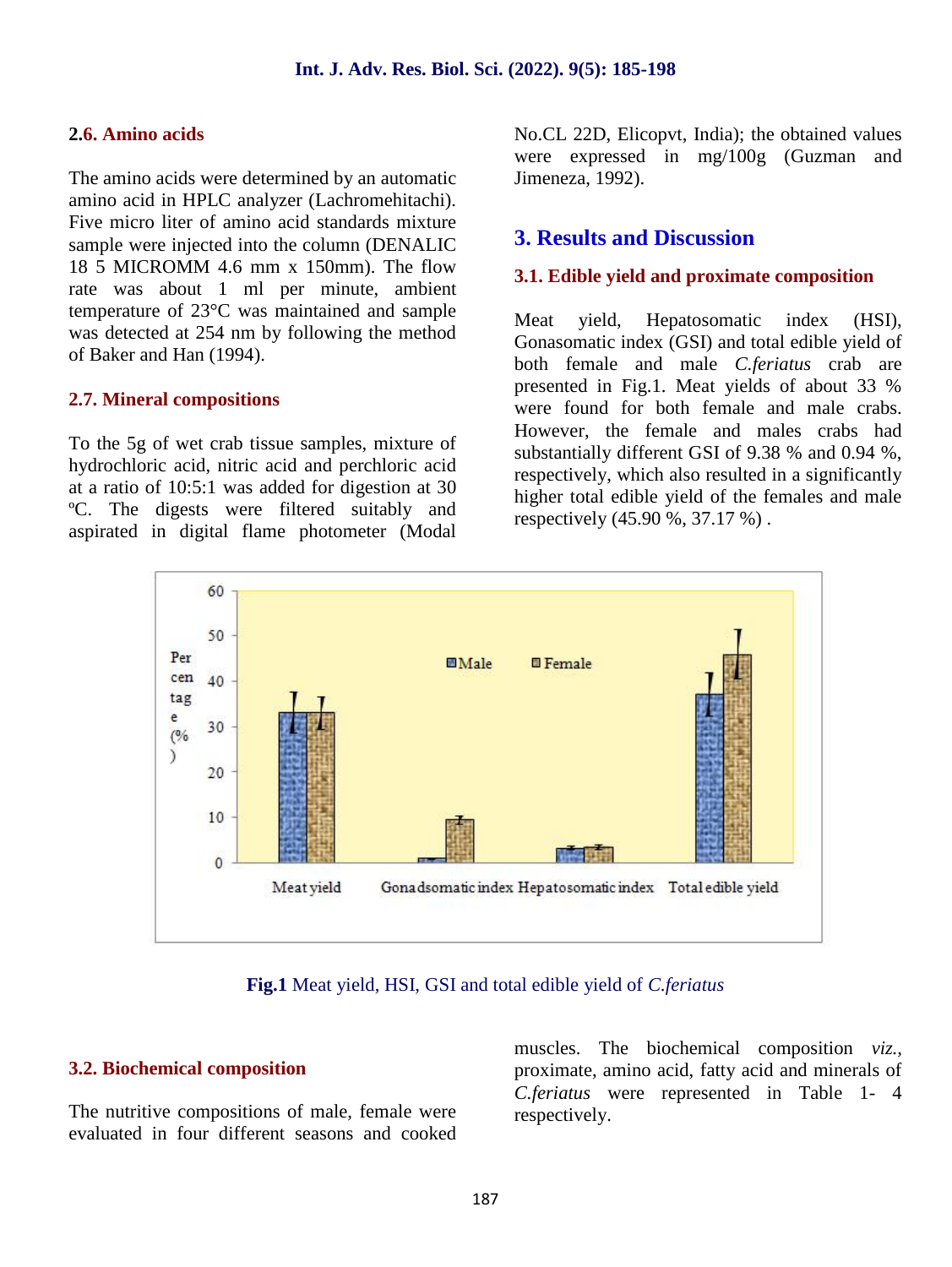The seasonal variation of protein content of the *C. feriatus* fluctuated between 16.21±1.32 - 25.28±1.39 %. The higher level of protein contents were observed during post monsoon seasons with  $25.28 \pm 1.39$  % in female and  $21.62\pm1.42$  % in male. Lower values were recorded in summer seasons with  $16.21 \pm 1.32$  % in male and  $16.43 \pm 1.87$  % in female (Table 1).

The carbohydrate content of *C. feriatus* different between were ranging from  $0.12 \pm 0.05$  % to 0.17±0.05 % study period. The carbohydrate content was higher in males at post monsoon  $(0.17\pm0.05)$  %) and lesser in females at summer  $(0.12\pm0.08\%)$  (Table 1).

The lipid content of the *C. feriatus* varied between was ranging from  $0.69 \pm 0.17$  % to  $1.21 \pm 0.24$  % during the study period. The maximum lipid contents of 1.21  $\pm 0.24$  % and 1.13 $\pm 0.15$  % were detected in female and male respectively during post monsoon seasons. The minimum lipid contents of  $0.69 \pm 0.17$  %, 5.15 % and % were recorded in female and male respectively during summer seasons (Table 1).

The ash content of the *C .feriatus* different between were ranging from  $4.11 \pm 0.49$  % to 4.97  $\pm 0.08$  % during the period. Ash content was maximum in females at post monsoon (4.97±0.08 %) and males at summer  $(4.55\pm0.27)$  % than males at post monsoon (4.46±0.78 %) (Table1).

The seasonal variation of moisture content of the *C .feriatus* fluctuated between  $69.23 \pm 1.23$  % -78.24±2.89 %. The moisture content was maximum in males at summer  $(78.24 \pm 2.89 \%)$ followed by females at summer  $(74.17\pm2.79\%).$ The moisture content was minimum in females at post monsoon (69.23  $\pm$ 1.23 %) followed by males at post monsoon  $(71.13 \pm 2.11 \%)$  (Table1).

#### **3.3. Fatty acids profile**

The fatty acid profiles in the muscle tissues of the *C.feriata* are presented in table 2. The saturated fatty acids were ranging seasonal wise from 29.17 to 36.69 %.Six saturated fatty acids were reported in the present study, Myristic acid(C 14:0); Pentadecylic acid (C 15:0); Palmitic acid (C 16:0); Margaric acid (C 17:0); Stearic acid (C 18:0); Lauric acid (C 20:0) were recorded in the present study. Among major fatty acids palmitic acid  $(18.12\pm0.57)$ %) contribution was maximum at post monsoon followed by stearic acid  $(10.87\pm0.61)$  %) and margaric Acid  $(6.01\pm0.21)$ %). All saturated fatty acids were uniformly shown higher values in females at post monsoon  $(36.69 \pm 1.51\%)$  followed by males  $(34.35 \pm 1.43\%)$ (Table2). Six monounsaturated fatty acids were reported in the present study, Tetradecenoic  $\text{acid}(C \quad 14:1n7)$ ; Palmitoleic acid (C16:1n7); Palmitvaccenic acid (C 16:1n5); Oleic acid (C 18:1n9); Gondoic acid (C 20:1n9); Paullinic acid (C 20:1n7) were recorded in the present study. The monounsaturated fatty acids were ranging seasonal wise from 25.92 to 28.39 %.Oleic Acid (C18: 1n9) was the most abundant fatty acid.

Nine polyunsaturated fatty acids were recorded in *C. feriatus*. Sebaleic acid 5,8-Octadecadienoic acid  $18:2(n-10)$  Linoleic acid ( C  $18:2n6$ ); Linolenic acid (C 18:3n3); Dihomolinoleic acid ( C 20:2n6); Dihomo- -linolenic acid ( C 20:3n3); Timnodonic acid (EPA) ( C20:5n3); Arachidonic acid ( C 20:4n6); Clupanodonic acid (C22:5n3); Cervonic acid (DHA) ( C22:6n3) were recorded in the present study. Timnodonic acid (EPA) ( C20:5n3) were abundant in male and females followed by Dihomo- -linolenic acid ( C 20:3n3). The seasonal variation of PUFA content of the *C. feriatus* fluctuated between 27.63±3.11 - 34.40±2.56 %. All polyunsaturated fatty acids were uniformly shown higher values in males at post monsoon (34.40±2.56 %) minimum in females at summer (27.63±3.11 %) (Table 2).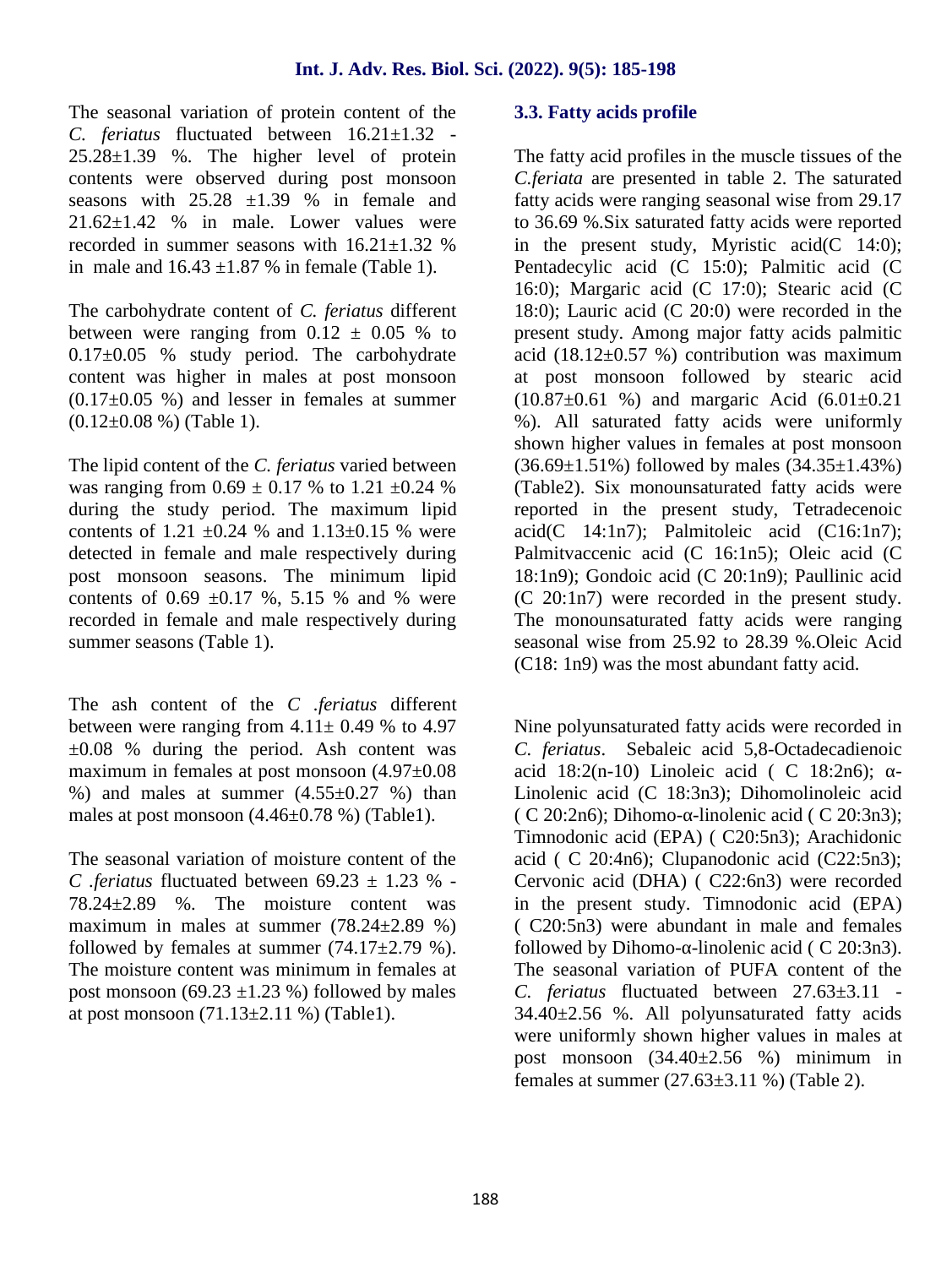**Table 1.** Proximate composition in the muscle tissues of male and female *C.feriatus*with respect to Seasonal variations and cooked muscle (Values are expressed in % on dry weight basis except moisture (Values are mean of three values  $\pm$  SD).

|                 |                     |                     |                                  | <b>Male</b>      |                                   |                     | <b>Female</b>       |                     |                                  |                     |                     |                                   |                     |                     |
|-----------------|---------------------|---------------------|----------------------------------|------------------|-----------------------------------|---------------------|---------------------|---------------------|----------------------------------|---------------------|---------------------|-----------------------------------|---------------------|---------------------|
| <b>Contents</b> |                     |                     | <b>Seasonal variations (Raw)</b> |                  | <b>Cooked muscle</b>              |                     |                     |                     | <b>Seasonal variations (Raw)</b> |                     |                     | <b>Cooked muscle</b>              |                     |                     |
|                 | Pre.M.              | Mon.                | Pos.M.                           | Sum.             | <b>Control</b><br>Raw<br>(Pos.M.) | <b>Steamed</b>      | <b>Boiled</b>       | Pre.M.              | Mon.                             | Pos.M.              | Sum.                | <b>Control</b><br>Raw<br>(Pos.M.) | <b>Steamed</b>      | <b>Boiled</b>       |
| Protein         | $19.14 \pm$<br>1.86 | $20.62 \pm$<br>1.14 | $21.62+$<br>1.42                 | $14.21 \pm 1.32$ | 22.15<br>$\pm 1.12$               | 20.16<br>±1.14      | 16.97<br>$\pm 0.97$ | $21.61 \pm$<br>1.64 | $23.21 \pm$<br>1.36              | 25.28<br>±1.39      | 16.43<br>$\pm 1.87$ | 25.89<br>$\pm 1.12$               | 23.82<br>$\pm 1.85$ | 19.08<br>$\pm 1.22$ |
| Carbohydrate    | $0.15\pm$<br>0.09   | $0.16\pm$<br>0.06   | $0.17+$<br>0.05                  | $0.12 \pm 0.05$  | 0.18<br>$\pm 0.09$                | $0.16\pm$<br>0.06   | 0.15<br>$\pm 0.08$  | $0.16\pm$<br>0.03   | 0.17<br>$\pm 0.05$               | 0.14<br>$\pm 0.07$  | 0.12<br>$\pm 0.08$  | 0.15<br>$\pm 0.08$                | 0.14<br>$\pm 0.03$  | 0.13<br>$\pm 0.08$  |
| Lipid           | $0.97\pm$<br>0.19   | $1.06 \pm$<br>0.36  | $1.13+$<br>0.15                  | $0.87 \pm 0.25$  | 1.18<br>$\pm 0.19$                | $1.16 \pm$<br>0.12  | 1.04<br>±0.14       | $0.73 \pm$<br>0.12  | 0.87<br>$\pm 0.11$               | 1.21<br>$\pm 0.24$  | 0.69<br>$\pm 0.17$  | 1.24<br>$\pm 0.81$                | 1.29<br>$\pm 0.51$  | 1.00<br>$\pm 0.18$  |
| Ash             | $4.23+$<br>0.42     | $4.28 \pm$<br>0.06  | $4.46 \pm$<br>0.78               | $4.55 \pm 0.27$  | 4.39<br>$\pm 0.87$                | $4.01\pm$<br>0.56   | 3.95<br>$\pm 0.79$  | $4.11 \pm$<br>0.49  | 4.12<br>$\pm 0.58$               | 4.97<br>$\pm 0.08$  | 4.19<br>$\pm 0.44$  | 4.95<br>$\pm 0.87$                | 4.61<br>$\pm 0.54$  | 4.55<br>$\pm 0.27$  |
| <b>Moisture</b> | $73.11 \pm$<br>2.36 | $74.11 \pm$<br>2.45 | $71.13+$<br>2.11                 | 78.24±2.89       | 71.78<br>$\pm 2.18$               | 69.78 $\pm$<br>2.65 | 66.12<br>±1.98      | $71.23 \pm$<br>3.11 | 72.23<br>$\pm 2.47$              | 69.23<br>$\pm 1.23$ | 74.17<br>±2.79      | 68.90<br>$\pm 1.22$               | 66.89<br>$\pm 2.97$ | 65.59<br>$\pm 2.44$ |

Pre. M: Pre Monsoon, Mon: Monsoon, Pos. M: Post Monsoon, Sum: Summer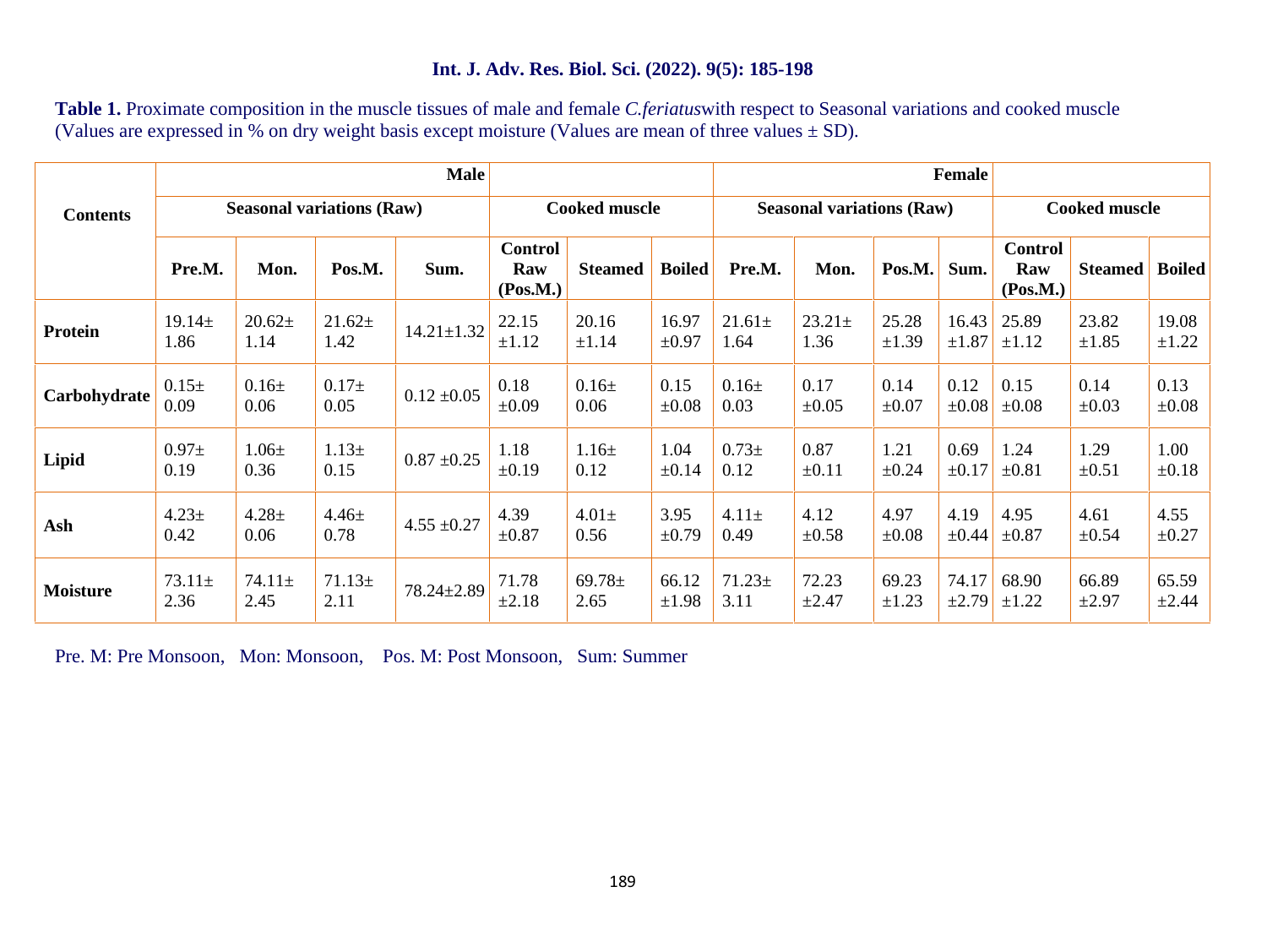# **Table 2.** Fatty acid profile (%) of *C. feriatus* (Values are mean of three values  $\pm$  SD)

|                  | <b>Seasonal variations (Raw)</b> |                  |                  |                                   |                      | Female           |                  |                  |                                  |                  |                                   |                  |                  |  |
|------------------|----------------------------------|------------------|------------------|-----------------------------------|----------------------|------------------|------------------|------------------|----------------------------------|------------------|-----------------------------------|------------------|------------------|--|
|                  |                                  |                  |                  |                                   | <b>Cooked muscle</b> |                  |                  |                  | <b>Seasonal variations (Raw)</b> |                  | <b>Cooked muscle</b>              |                  |                  |  |
| Pre.M.           | Mon.                             | Pos.M.           | Sum.             | <b>Control</b><br>Raw<br>(Pos.M.) | <b>Steamed</b>       | Boiled           | Pre.M.           | Mon.             | Pos.M.                           | Sum.             | <b>Control</b><br>Raw<br>(Pos.M.) | <b>Steamed</b>   | <b>Boiled</b>    |  |
| $0.34 \pm 0.07$  | $0.36 \pm 0.04$                  | $0.42 \pm 0.06$  | $0.26 \pm 0.03$  | $0.41 \pm 0.04$                   | $0.39 \pm 0.05$      | $0.35 \pm 0.07$  | $0.36 \pm 0.09$  | $0.39 \pm 0.04$  | $0.43 \pm 0.02$                  | $0.31 \pm 0.05$  | $0.42 \pm 0.04$                   | $0.40 \pm 0.08$  | $0.37 \pm 0.04$  |  |
| $0.6 \pm 0.02$   | $0.5 \pm 0.02$                   | $0.9 \pm 0.03$   | $0.4 \pm 0.02$   | $0.8 \pm 0.03$                    | $0.6 \pm 0.01$       | $0.5 \pm 0.01$   | $0.79 \pm 0.16$  | $0.76 \pm 0.05$  | $0.82 \pm 0.07$                  | $0.61 \pm 0.04$  | $0.81 + 0.09$                     | $0.77 \pm 0.06$  | $0.72 \pm 0.03$  |  |
| $16.56 \pm 0.30$ | $15.10 \pm 0.25$                 | $16.96 \pm 0.40$ | $15.16 \pm 0.63$ | $16.78 \pm 0.52$                  | $16.67 \pm 0.48$     | $16.53 \pm 0.23$ | $18.79 \pm 0.19$ | $17.93 \pm 0.35$ | $18.12 \pm 0.57$                 | $17.12 \pm 0.37$ | $18.19 \pm 0.62$                  | $17.39 \pm 0.14$ | $17.04 \pm 0.19$ |  |
| $5.26 \pm 0.49$  | $5.21 \pm 0.67$                  | $5.69 \pm 0.42$  | $4.12 \pm 0.49$  | $5.35 \pm 0.28$                   | $5.16 \pm 0.24$      | $4.76 \pm 0.54$  | $5.11 \pm 0.43$  | $5.99 \pm 0.32$  | $6.01 \pm 0.21$                  | $5.61 \pm 0.31$  | $6.18 \pm 0.21$                   | $6.02 \pm 0.73$  | $5.92 \pm 0.53$  |  |
| $9.14 \pm 0.67$  | $9.02 \pm 0.53$                  | $9.97 \pm 0.47$  | $8.97 \pm 0.72$  | $9.86 \pm 0.56$                   | $9.17 \pm 0.32$      | $8.91 \pm 0.32$  | $10.07 \pm 0.86$ | $9.60 \pm 0.62$  | $10.87 \pm 0.61$                 | $9.08 \pm 0.36$  | $10.74 \pm 0.81$                  | $10.01 \pm 0.86$ | $9.42 \pm 0.36$  |  |
| $0.34 \pm 0.08$  | $0.30 \pm 0.01$                  | $0.41 \pm 0.05$  | $0.26 \pm 0.02$  | $0.40 \pm 0.04$                   | $0.38 \pm 0.04$      | $0.34 \pm 0.06$  | $0.39 + 0.05$    | $0.31 \pm 0.02$  | $0.44 \pm 0.03$                  | $0.30 \pm 0.06$  | $0.43 \pm 0.06$                   | $0.39 \pm 0.07$  | $0.33 \pm 0.02$  |  |
| $32.24 \pm 1.53$ | $32.26 \pm 1.52$                 | $34.35 \pm 1.43$ | $29.17 \pm 1.91$ | $33.06 \pm 1.47$                  | $32.37 \pm 1.14$     | $31.9 \pm 1.23$  | $35.51 \pm 1.78$ | $34.98 \pm 1.40$ | $36.69 \pm 1.51$                 | $33.03 \pm 1.19$ | $36.77 \pm 1.83$                  | $34.98 \pm 1.94$ | $33.80 \pm 1.17$ |  |
| $0.19 \pm 0.03$  | $0.18 \pm 0.04$                  | $0.20 \pm 0.04$  | $0.16 \pm 0.02$  | $0.21 \pm 0.02$                   | $0.19 \pm 0.03$      | $0.19 \pm 0.04$  | $0.21 \pm 0.03$  | $0.19 \pm 0.04$  | $0.20 \pm 0.05$                  | $0.19 \pm 0.04$  | $0.20 \pm 0.06$                   | $0.16 \pm 0.03$  | $0.13 \pm 0.01$  |  |
| $6.38 \pm 0.26$  | $6.48 \pm 0.32$                  | $6.86 \pm 0.29$  | $6.02{\pm}0.76$  | $6.84 \pm 0.62$                   | $6.21 \pm 0.89$      | $5.76 \pm 0.87$  | $6.24 \pm 0.39$  | $5.87 \pm 0.57$  | $6.78 \pm 0.47$                  | $6.04 \pm 0.51$  | $6.28 \pm 0.44$                   | $6.21 \pm 0.31$  | $5.84 \pm 0.92$  |  |
| $0.97 + 0.05$    | $0.94 \pm 0.05$                  | $1.07 \pm 0.15$  | $0.97 \pm 0.07$  | $1.05 \pm 0.18$                   | $0.93 \pm 0.02$      | $0.91 \pm 0.05$  | $0.92 \pm 0.07$  | $0.92 \pm 0.07$  | $0.92 \pm 0.07$                  | $0.92 \pm 0.07$  | $0.92 \pm 0.07$                   | $0.92 \pm 0.07$  | $0.92 \pm 0.07$  |  |
| $18.34 \pm 1.09$ | 18.44±1.12                       | $18.87 \pm 1.23$ | $18.04 \pm 1.12$ | $18.67 \pm 1.23$                  | $18.61 \pm 1.21$     | $18.67 \pm 1.23$ | $19.29 \pm 1.08$ | $19.32 \pm 1.06$ | $19.68 \pm 1.08$                 | $19.16 \pm 1.30$ | $19.69 \pm 1.13$                  | $19.21 \pm 1.15$ | 19.09±1.00       |  |
| $0.43 \pm 0.07$  | $0.49 \pm 0.09$                  | $0.49 \pm 0.05$  | $0.41 \pm 0.07$  | $0.49 \pm 0.03$                   | $0.46 \pm 0.04$      | $0.44 \pm 0.03$  | $0.39 + 0.08$    | $0.38 \pm 0.02$  | $0.43 \pm 0.03$                  | $0.39 \pm 0.06$  | $0.42 \pm 0.13$                   | $0.33 \pm 0.08$  | $0.31 \pm 0.06$  |  |
| $0.38 + 0.06$    | $0.39 + 0.05$                    | $0.39 + 0.07$    | $0.32 \pm 0.06$  | $0.40 \pm 0.05$                   | $0.38 + 0.06$        | $0.37 + 0.05$    | $0.29 \pm 0.04$  | $0.31 \pm 0.06$  | $0.38 + 0.09$                    | $0.25 \pm 0.04$  | $0.34 \pm 0.06$                   | $0.29 \pm 0.03$  | $0.26 \pm 0.05$  |  |
| $26.69 \pm 1.56$ | $26.92 \pm 1.65$                 | $27.88 \pm 1.82$ | $25.92 \pm 2.10$ | $27.66 \pm 2.13$                  | $26.78 \pm 2.25$     | $26.34 \pm 2.27$ | $27.34 \pm 1.69$ | $26.99 \pm 1.82$ | $28.39 \pm 1.79$                 | $27.31 \pm 2.02$ | $27.85 \pm 1.76$                  | $27.12 \pm 1.67$ | $26.55 \pm 2.11$ |  |
| $2.13 \pm 0.15$  | $2.14 \pm 0.16$                  | $2.57 \pm 0.11$  | $2.11 \pm 0.17$  | $2.61 \pm 0.19$                   | $2.04 \pm 0.18$      | $1.95 \pm 0.13$  | $1.29 \pm 0.09$  | $1.22 \pm 0.04$  | $1.35 \pm 0.07$                  | $1.18 \pm 0.04$  | $1.36 \pm 0.12$                   | $1.39 \pm 0.12$  | $1.29 \pm 0.07$  |  |
| $0.59 \pm 0.09$  | $0.53 \pm 0.05$                  | $0.53 \pm 0.07$  | $0.51 \pm 0.03$  | $0.60 \pm 0.10$                   | $0.57 \pm 0.12$      | $0.55 \pm 0.13$  | $0.67 \pm 0.05$  | $0.65 \pm 0.06$  | $0.72 \pm 0.13$                  | $0.59 + 0.05$    | $0.71 \pm 0.08$                   | $0.74 \pm 0.05$  | $0.68 \pm 0.09$  |  |
| $0.46 \pm 0.04$  | $0.46 \pm 0.04$                  | $0.46 \pm 0.04$  | $0.46 \pm 0.04$  | $0.46 \pm 0.04$                   | $0.46 \pm 0.04$      | $0.46 \pm 0.04$  | $0.38 + 0.06$    | $0.39 \pm 0.08$  | $0.42 \pm 0.04$                  | $0.36 \pm 0.06$  | $0.42 \pm 0.07$                   | $0.41 \pm 0.06$  | $0.38 \pm 0.09$  |  |
|                  |                                  |                  |                  |                                   |                      |                  |                  |                  |                                  |                  |                                   |                  |                  |  |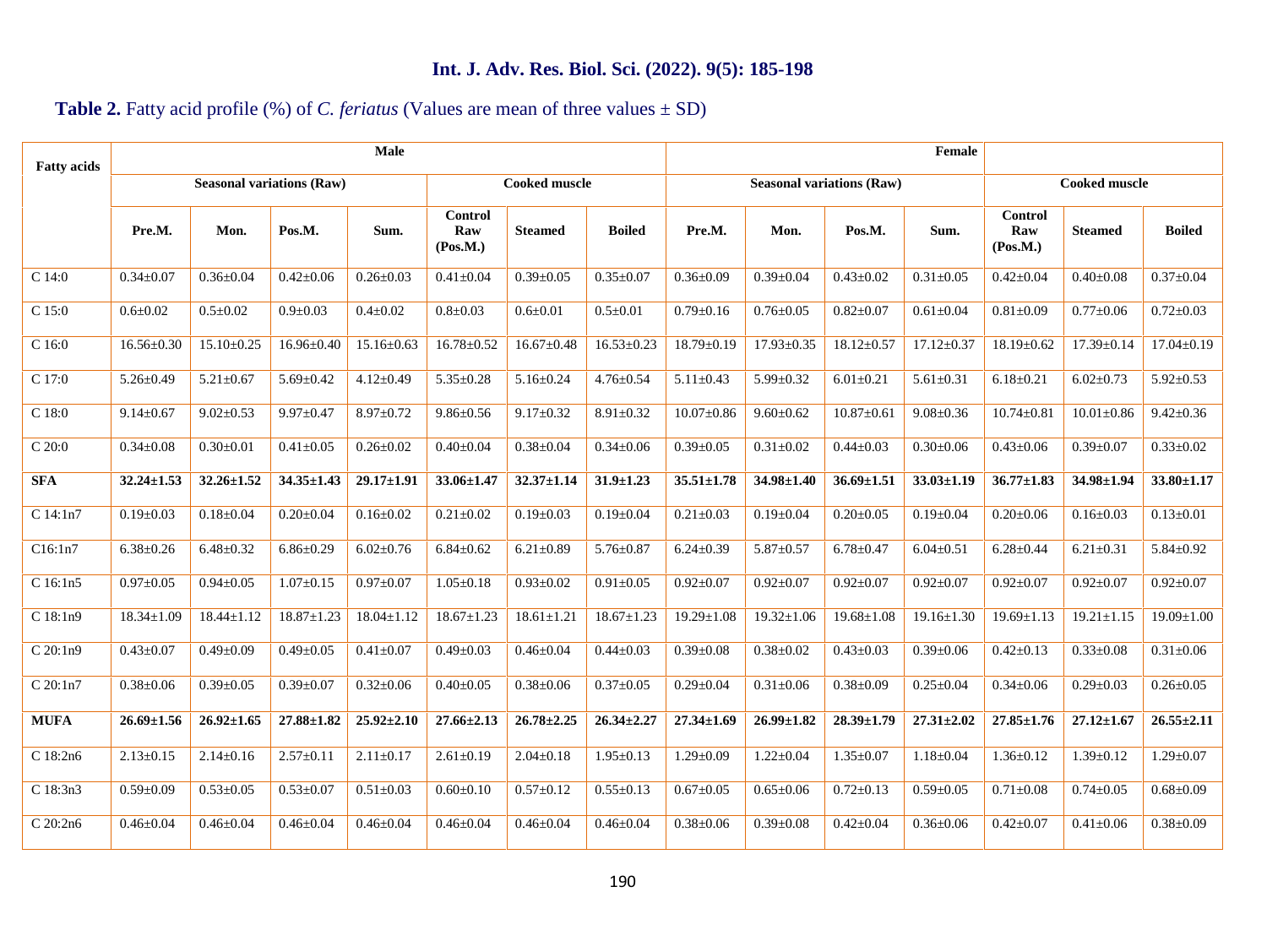| C 20:3n3       | $5.67 \pm 0.38$  | $5.68 \pm 0.27$  | $5.89 \pm 0.29$  | $4.85 \pm 0.21$  | $5.74 \pm 0.28$  | $5.61 \pm 0.42$  | $5.57 \pm 0.61$  | $5.35 \pm 0.84$  | $5.39 \pm 0.75$  | $5.85 \pm 0.81$  | $5.22 \pm 0.73$  | $5.91 \pm 0.86$  | $5.98 \pm 0.64$  | $4.93 \pm 0.69$  |
|----------------|------------------|------------------|------------------|------------------|------------------|------------------|------------------|------------------|------------------|------------------|------------------|------------------|------------------|------------------|
| C20:5n3        | $11.35 \pm 0.86$ | $11.47 \pm 0.92$ | $11.93 \pm 0.67$ | $10.83 \pm 0.81$ | $11.95 \pm 0.49$ | $11.83 \pm 0.89$ | $11.31 \pm 0.72$ | $10.37 \pm 0.93$ | $10.41 \pm 1.07$ | $11.62 \pm 1.32$ | $10.21 \pm 0.95$ | $10.97 \pm 0.98$ | $10.64 \pm 0.85$ | $10.35 \pm 0.74$ |
| $C$ 20:4n6     | $0.57 + 0.08$    | $0.59 \pm 0.05$  | $0.63 \pm 0.07$  | $0.52 \pm 0.05$  | $0.67 \pm 0.07$  | $0.58 \pm 0.12$  | $0.51 \pm 0.11$  | $0.35 \pm 0.04$  | $0.32 \pm 0.08$  | $0.34 \pm 0.08$  | $0.35 \pm 0.06$  | $0.35 \pm 0.09$  | $0.35 \pm 0.49$  | $0.33 \pm 0.02$  |
| $C$ 22:2n6     | $1.87 \pm 0.67$  | $1.74 \pm 0.72$  | $1.94 \pm 0.62$  | $.64 \pm 0.53$   | $1.91 \pm 0.68$  | $1.92 \pm 0.62$  | $1.85 \pm 0.48$  | $1.32 \pm 0.11$  | $1.45 \pm 0.18$  | $1.53 \pm 0.16$  | $1.22 \pm 0.13$  | $1.56 \pm 0.18$  | $1.54 \pm 0.31$  | $1.12 \pm 0.25$  |
| $C$ 22:5n3     | $0.76 \pm 0.08$  | $0.77 \pm 0.15$  | $0.76 \pm 0.08$  | $0.78 \pm 0.06$  | $0.75 \pm 0.12$  | $0.76 \pm 0.14$  | $0.72 \pm 0.13$  | $0.81 \pm 0.05$  | $0.81 \pm 0.14$  | $0.89 \pm 0.05$  | $0.69 \pm 0.13$  | $0.89 \pm 0.15$  | $0.82 \pm 0.22$  | $0.72 \pm 0.08$  |
| C22:6n3        | $9.25 \pm 0.68$  | $9.28 \pm 0.52$  | $9.69 \pm 0.61$  | $8.92 \pm 0.49$  | $9.65 \pm 0.58$  | $9.27 \pm 0.31$  | $9.23 \pm 0.51$  | $8.11 \pm 0.56$  | $8.21 \pm 0.72$  | $8.94 \pm 0.62$  | $7.81 \pm 0.96$  | $8.81 \pm 0.57$  | $8.64 \pm 0.18$  | $8.33 \pm 0.78$  |
| PUFA           | $32.65 \pm 3.03$ | $32.66 \pm 2.88$ | $34.40 \pm 2.56$ | $30.62 \pm 2.39$ | $34.34 \pm 2.55$ | $33.04 \pm 2.84$ | $32.15 \pm 3.86$ | $28.65 \pm 2.73$ | $28.85 \pm 3.12$ | $31.66 \pm 3.28$ | $27.63 \pm 3.11$ | $30.98 \pm 3.10$ | $30.51 \pm 2.94$ | $28.13 \pm 2.81$ |
|                |                  |                  |                  |                  |                  |                  |                  |                  |                  |                  |                  |                  |                  |                  |
| n-3PUFA        | $27.62 \pm 2.09$ | $27.73 \pm 1.91$ | $28.83 \pm 1.72$ | $25.89 \pm 1.60$ | $28.69 \pm 1.57$ | $28.04 \pm 1.88$ | $27.73 \pm 2.09$ | $25.31 \pm 2.43$ | $25.47 \pm 2.74$ | $28.02 \pm 2.93$ | $24.52 \pm 2.82$ | $27.29 \pm 2.64$ | $26.82 \pm 1.94$ | $25.01 \pm 2.38$ |
| n-6PUFA        | $5.03 \pm 0.94$  | $4.92 \pm 0.97$  | $5.60 \pm 0.84$  | $4.73 \pm 0.79$  | $5.65 \pm 0.98$  | $5.00 \pm 0.96$  | $4.77 \pm 0.76$  | $3.34 \pm 0.87$  | $3.38 \pm 0.38$  | $3.64 \pm 0.35$  | $3.11 \pm 0.29$  | $3.69 \pm 0.46$  | $3.69 \pm 0.98$  | $3.07 \pm 0.43$  |
| $n-3/n-6$      | $1.86 \pm 0.64$  | $2.05 \pm 0.35$  | $1.97 \pm 0.63$  | $4.48 \pm 0.58$  | $1.48 \pm 0.36$  | $3.25 \pm 0.41$  | $2.47 \pm 0.85$  | $2.54 \pm 0.35$  | $2.86 \pm 0.93$  | $2.21 \pm 0.67$  | $3.42 \pm 0.58$  | $2.41 \pm 0.72$  | $2.67 \pm 0.82$  | $2.38 \pm 0.74$  |
| <b>EPA+DHA</b> | $19.62 \pm 1.49$ | $20.75 \pm 1.44$ | $21.62 \pm 1.28$ | $19.72 \pm 1.30$ | $21.60 \pm 1.07$ | $21.09 \pm 1.20$ | $20.54 \pm 1.23$ | $19.48 \pm 0.17$ | $18.62 \pm 1.79$ | $20.56 \pm 1.94$ | $18.02 \pm 1.91$ | $19.78 \pm 1.55$ | $19.28 \pm 1.03$ | $18.68 \pm 1.52$ |

[Myristic acid(C 14:0); Pentadecylic acid (C 15:0); Palmitic acid (C 16:0); Margaric acid (C 17:0); Stearic acid (C 18:0); Lauric acid (C 20:0); Tetradecenoic acid(C 14:1n7); Palmitoleic acid (C16:1n7); Palmitvaccenic acid (C 16:1n5); Oleic acid (C 18:1n9); Gondoic acid (C 20:1n9); Paullinic acid (C 20:1n7); Sebaleic acid 5,8-Octadecadienoic acid 18:2(n-10) Linoleic acid ( C 18:2n6); -Linolenic acid (C 18:3n3); Dihomolinoleic acid ( C 20:2n6); Dihomo-linolenic acid ( C 20:3n3); Timnodonic acid (EPA) ( C20:5n3); Arachidonic acid ( C 20:4n6); Clupanodonic acid ( C 22:5n3); Cervonic acid (DHA) ( C22:6n3) ] Pre. M: Pre Monsoon, Mon: Monsoon, Pos. M: Post Monsoon, Sum: Summer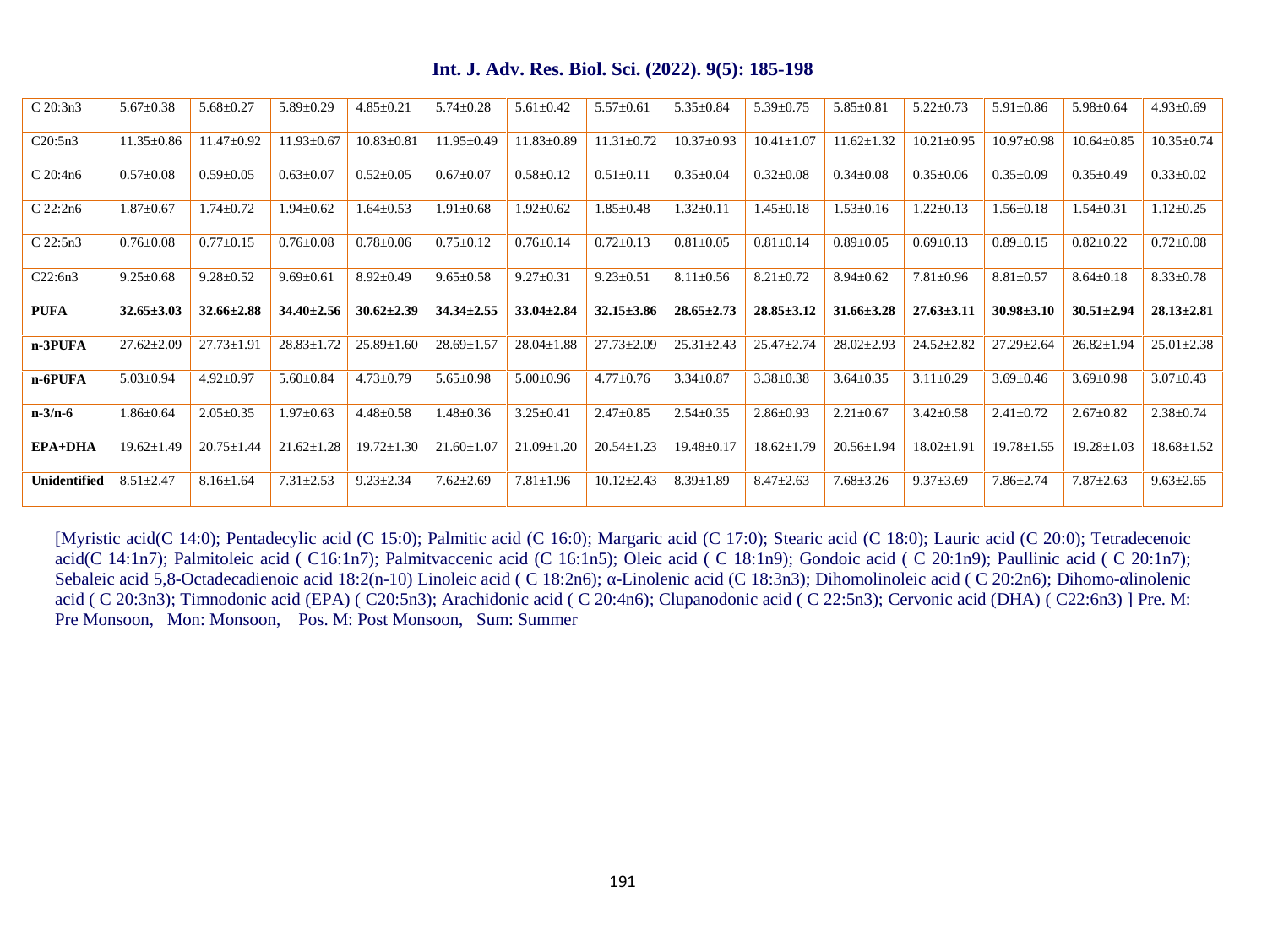#### **3.4. Amino acid profile**

The seasonal changes in amino acid content of *C.feriatus* are depicted in Table 3. Totally 9 essential amino acids and 8 non-essential amino acids were recorded in the present study. The result of the present study revealed that the percentage of non-Essential amino acid  $(73.54\pm4.39 \text{ mg/g to } 90.36\pm4.11 \text{ mg/g})$  was more than that of Essential amino acid  $(70.71 \pm 5.82)$ mg/g to  $95.63\pm4.81$  mg/g). In general lysine was abundant and tryptophan was minimum in the present study. Total essential amino acids were maximum in females at post monsoon  $(95.63\pm4.81 \text{ mg})$  followed by males  $(83.92\pm5.52$ mg). Arginine was uniformly maximum in all seasons. However, Cystine was minimum in all animals irrespective of the both sex and seasons. Total non-essential amino acids were maximum in females at post monsoon  $(90.36\pm4.11 \text{ mg})$ rather than males (84.26±4.91 mg). The present study showed higher concentration of amino acids in post monsoon followed by monsoon and pre monsoon seasons while lower concentrations were observed in summer.

#### **3.5. Minerals**

The seasonal changes in mineral content of *C. feriatus*maleandfemale are depicted in Table 4.. Totally 11 minerals are reported in the present study.(Sodium> Potassium >Magnesium >Calcium> Iron > Strontium > Manganese >Zinc > Bromine > Copper > Cadmium > Mercury > Arsenic). All minerals were reported in both sexes at post monsoon. Sodium was maximum and copper was minimum in both sexes. Cadmium, mercury and arsenic were available in trace amount in both sexes. The present study showed maximum content of mineral in pre monsoon followed by monsoon, post monsoon and the minimum content was recorded during summer season.

#### **3.6. Biochemical composition in cooked muscle**

The present study clearly depicts that the *C. feiatus*has the ability to holds its nutrient levels even after cooking by boiling and steaming. Steaming method is an added advantage to hold the nutrients of major protein, amino acids, fatty acids and minerals even contents after cooking. Hence Steaming method is advisable for better consumption (Table 1-4).

# **4. Discussion**

The swimmer crab *C .feriatus* had a higher meat yield and total edible yield than other crab species with compatible yield data, such as the green crab, *Carcinusmaenas* (Naczk*et al.,* 2004), Chinese mitten crab, *Eriocheirsinensis* (Chen *et al.,* 2007; Wu *et al.,* 2007b) and blue swimmer crab, *Portunuspelagicus* (Wu *et al.,* 2010).

In general, biochemical composition of the whole body indicates the quality of fish. It has been reported that the maximum values of the principle constituents *viz.,* moisture an average 78.93%, protein 74.33%-88.35% and lipids 3.82%-4.07% in crabs (Chen *et al.,* 2007; Maulvault*et al.,* 2012).

Carbohydrate was found to form a minor percentage of the total composition of the muscle. In the present study, the variations found in the seasonal composition of carbohydrates ranged from  $0.12 \pm 0.05$  % -  $0.17 \pm 0.05$  % and was in negligible quantity. In the present investigation, the enhanced amount of carbohydrates were observed in the monsoon and this was correlated with the findings made by Ansari *et al*. (1981) who reported that the carbohydrates of many sea animals are mainly composed of glycogen and changes in the carbohydrate level may be due to the accumulation of glycogen at different stages.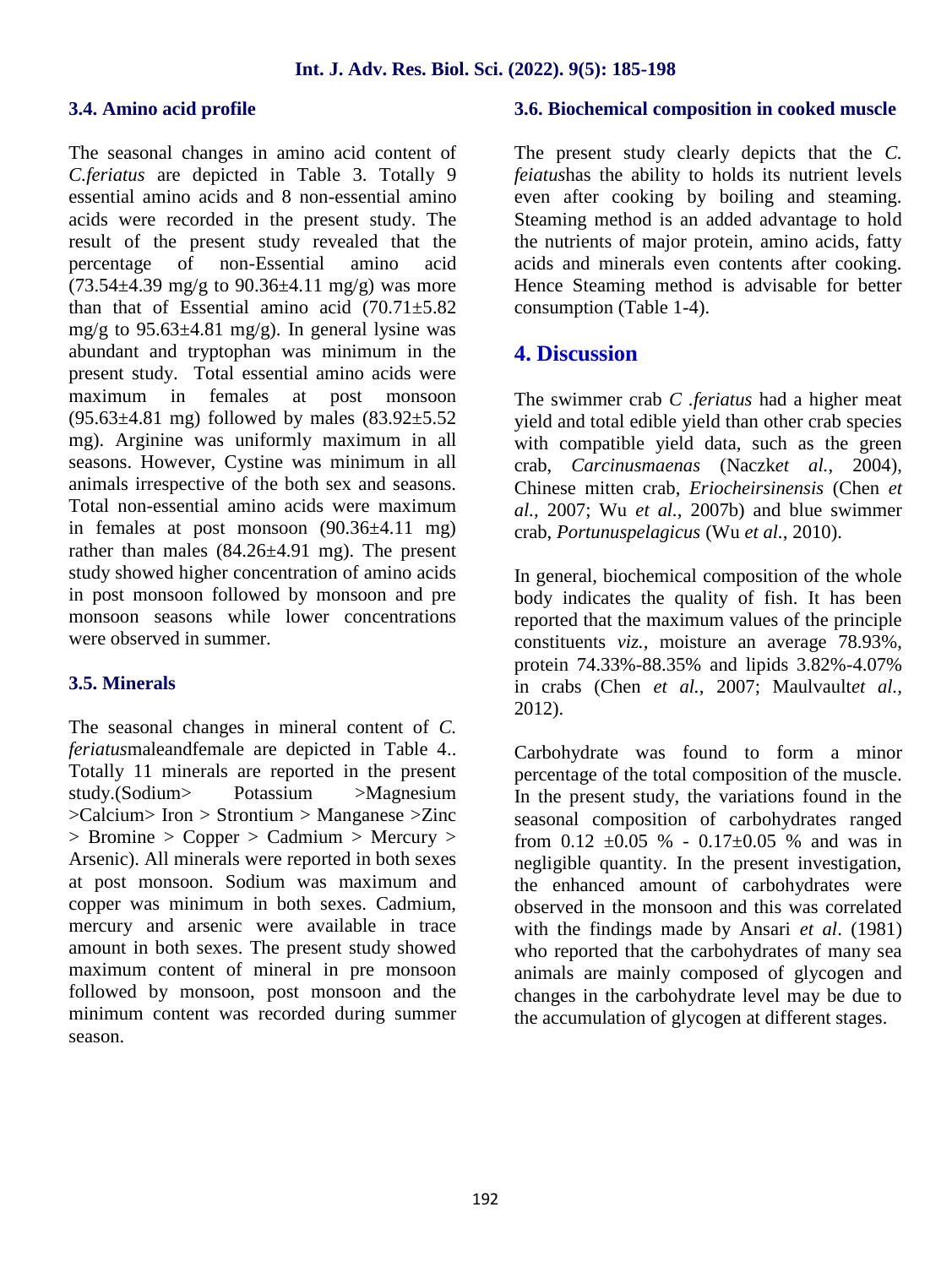# **Table 3.** Amino acids (mg/g) in male and females of *C. feriatus* (Values are mean of three values ± SD)

|                |                  |                                  |                  | Male             |                                   |                      | Female           |                  |                                  |                  |                  |                                   |                      |                  |
|----------------|------------------|----------------------------------|------------------|------------------|-----------------------------------|----------------------|------------------|------------------|----------------------------------|------------------|------------------|-----------------------------------|----------------------|------------------|
| Amino acids    |                  | <b>Seasonal variations (Raw)</b> |                  |                  |                                   | <b>Cooked muscle</b> |                  |                  | <b>Seasonal variations (Raw)</b> |                  |                  |                                   | <b>Cooked muscle</b> |                  |
|                | Pre.M.           | Mon.                             | Pos.M.           | Sum.             | <b>Control</b><br>Raw<br>(Pos.M.) | <b>Steamed</b>       | <b>Boiled</b>    | Pre.M.           | Mon.                             | Pos.M.           | Sum.             | <b>Control</b><br>Raw<br>(Pos.M.) | <b>Steamed</b>       | <b>Boiled</b>    |
| Alanine        | $9.42 \pm 0.15$  | $9.73 \pm 0.29$                  | $10.61 \pm 0.41$ | $9.31 \pm 0.24$  | $10.84 \pm 0.37$                  | $10.21 \pm 0.65$     | $9.54 \pm 0.41$  | $10.34 \pm 0.65$ | $10.72 \pm 0.43$                 | $11.08 \pm 0.82$ | $9.92 \pm 0.81$  | $11.39 \pm 0.60$                  | $11.48 \pm 0.67$     | $10.94 \pm 0.70$ |
| Arginine       | $16.75 \pm 0.89$ | $16.36 \pm 0.75$                 | $17.32 \pm 0.80$ | $15.63 \pm 0.72$ | $17.48 \pm 0.84$                  | $16.95 \pm 0.70$     | $16.71 \pm 0.52$ | $16.84 \pm 0.87$ | $17.46 \pm 0.80$                 | $18.86 \pm 0.70$ | $16.48 \pm 0.59$ | $18.84 \pm 0.93$                  | $18.76 \pm 0.58$     | $17.91 \pm 0.69$ |
| Aspartic acid  | $12.43 \pm 0.51$ | $12.82 \pm 0.58$                 | 13.07±0.94       | $12.11 \pm 0.59$ | $13.85 \pm 0.62$                  | $13.22 \pm 0.71$     | $12.08 \pm 0.69$ | $13.47 \pm 0.55$ | $14.07 \pm 0.76$                 | $14.55 \pm 0.51$ | 13.96±0.72       | 14.49±0.72                        | $14.43 \pm 0.45$     | $13.89 \pm 0.58$ |
| Cystine        | $1.63 \pm 0.14$  | $1.78 \pm 0.19$                  | $2.31 \pm 0.15$  | $1.12 \pm 0.17$  | $2.67 \pm 0.14$                   | $2.43 \pm 0.31$      | $1.82 \pm 0.64$  | $1.84 \pm 0.64$  | $1.89 \pm 0.54$                  | $2.07 \pm 0.62$  | $1.54 \pm 0.71$  | $2.24 \pm 0.41$                   | $2.10 \pm 0.47$      | $1.56 \pm 0.37$  |
| Glutamic acid  | $20.03 \pm 0.43$ | $20.45 \pm 0.52$                 | $22.40 \pm 0.67$ | $19.71 \pm 0.71$ | $22.85 \pm 0.79$                  | $22.08 \pm 0.85$     | $20.38 \pm 0.63$ | $22.49 \pm 0.65$ | $22.81 \pm 0.66$                 | $24.69 \pm 0.63$ | $21.06 \pm 0.58$ | $24.63 \pm 0.71$                  | $24.08 \pm 0.78$     | $22.30 \pm 0.68$ |
| Histidine      | $4.62 \pm 0.84$  | $4.81 \pm 0.90$                  | $4.62 \pm 0.54$  | $4.23 \pm 0.79$  | $4.79 \pm 0.44$                   | $4.58 \pm 0.87$      | $4.03 \pm 0.34$  | $3.34 \pm 0.19$  | $3.21 \pm 0.27$                  | $3.67 \pm 0.24$  | $3.02 \pm 0.12$  | $3.73 \pm 0.24$                   | $3.62 \pm 0.18$      | $3.20 \pm 0.17$  |
| Proline        | $5.73 \pm 0.39$  | $5.29 \pm 0.51$                  | $6.85 \pm 0.76$  | $5.54 \pm 0.65$  | $6.79 \pm 0.89$                   | $5.92 \pm 0.49$      | $5.53 \pm 0.22$  | $6.24 \pm 0.63$  | $6.45 \pm 0.59$                  | $8.35 \pm 0.51$  | $6.00 \pm 0.63$  | $8.29 \pm 0.70$                   | $7.94 \pm 0.70$      | $6.29 \pm 0.70$  |
| Serine         | $6.08 \pm 0.31$  | $6.52 \pm 0.54$                  | $7.08 \pm 0.64$  | $5.89 \pm 0.52$  | $7.21 \pm 0.58$                   | $7.05 \pm 0.52$      | $6.83 \pm 0.41$  | $5.84 \pm 0.37$  | $5.95 \pm 0.43$                  | $7.09 \pm 0.08$  | $5.52 \pm 0.61$  | $7.14 \pm 0.32$                   | $7.23 \pm 0.33$      | $6.56 \pm 0.86$  |
| <b>NEAA</b>    | $76.69{\pm}3.66$ | 77.76±4.28                       | $84.26 \pm 4.91$ | 73.54±4.39       | $86.48 \pm 4.67$                  | $82.44 \pm 5.01$     | $76.69 \pm 3.86$ | $80.40 \pm 4.55$ | $82.00 \pm 4.48$                 | $90.36 + 4.11$   | 77.50±4.55       | $90.75 \pm 4.51$                  | $89.64 \pm 4.16$     | $82.65 \pm 4.75$ |
| Tyrosine       | $6.90 \pm 0.22$  | $6.87 \pm 0.35$                  | $8.37 \pm 0.46$  | $6.07 \pm 0.53$  | $8.02 \pm 0.34$                   | $7.93 \pm 0.52$      | $7.15 \pm 0.44$  | $7.37 \pm 0.37$  | $7.53 \pm 0.47$                  | $8.35 \pm 0.68$  | $7.11 \pm 0.46$  | $8.37 \pm 0.52$                   | $8.27 \pm 0.46$      | $7.90 \pm 0.32$  |
| Isoleucine     | $7.43 \pm 0.64$  | $7.46 \pm 0.71$                  | $9.05 \pm 0.81$  | $6.97 \pm 0.82$  | $8.91 \pm 0.61$                   | $8.72 \pm 0.68$      | $7.96 \pm 0.78$  | $8.36 \pm 0.47$  | $8.40 \pm 0.61$                  | $9.64 \pm 0.81$  | $8.21 \pm 0.59$  | $9.82 \pm 0.68$                   | $9.67 \pm 0.55$      | $8.70 \pm 0.67$  |
| Leucine        | 13.06±0.54       | $13.36 \pm 0.68$                 | $13.98 \pm 0.73$ | 13.06±0.54       | $13.93 \pm 0.47$                  | $13.59 \pm 0.67$     | $13.18 \pm 0.41$ | $17.24 \pm 0.52$ | $17.64 \pm 0.69$                 | $19.82 \pm 0.47$ | $16.74 \pm 0.93$ | $19.94 \pm 0.88$                  | 19.24±0.82           | $18.04 \pm 0.84$ |
| Lysine         | $13.87 \pm 0.58$ | $13.60 \pm 0.56$                 | $14.89 \pm 0.78$ | $13.90 \pm 0.50$ | $14.66 \pm 0.98$                  | $13.81 \pm 0.59$     | $13.80 \pm 0.75$ | $16.26 \pm 0.29$ | $16.32 \pm 0.34$                 | $16.87 \pm 0.27$ | $16.07 \pm 0.34$ | $16.86 \pm 0.57$                  | $16.68 \pm 0.63$     | $16.27 \pm 0.38$ |
| Methionine     | $5.23 \pm 0.62$  | $5.27 \pm 0.78$                  | $6.29 \pm 0.67$  | $5.25 \pm 0.45$  | $6.27 \pm 0.63$                   | $6.31 \pm 0.42$      | $5.08 \pm 0.21$  | $5.44 \pm 0.49$  | $5.48 \pm 0.53$                  | $5.95 \pm 0.31$  | $5.21 \pm 0.48$  | $5.97 \pm 0.40$                   | $5.43 \pm 0.38$      | $4.94 \pm 0.39$  |
| Phenylalanine  | $7.09 \pm 0.62$  | $7.24 \pm 0.35$                  | $8.07 \pm 0.63$  | $6.90 \pm 0.57$  | $8.09 \pm 0.72$                   | $8.00 \pm 0.29$      | $7.89 \pm 0.71$  | $8.37 \pm 0.78$  | $8.58 \pm 0.67$                  | $9.96 \pm 0.75$  | $8.28 \pm 0.66$  | $9.78 \pm 0.59$                   | $9.73 \pm 0.89$      | $8.90 \pm 0.08$  |
| Threonine      | $7.51 \pm 0.49$  | $7.49 \pm 0.38$                  | $9.05 \pm 0.56$  | $6.59 \pm 0.38$  | $9.18 \pm 0.49$                   | $9.10 \pm 0.42$      | $8.81 \pm 0.46$  | $7.35 \pm 0.73$  | $7.78 \pm 0.80$                  | $8.85 \pm 0.70$  | $7.74 \pm 0.09$  | $8.78 \pm 0.84$                   | $8.65 \pm 0.82$      | $8.05 \pm 0.79$  |
| Tryptophan     | $2.13 \pm 0.25$  | $2.16 \pm 0.29$                  | $2.47 \pm 0.40$  | $1.93 \pm 0.21$  | $2.39 \pm 0.24$                   | $2.30 \pm 0.22$      | $2.11 \pm 0.29$  | $2.36 \pm 0.64$  | $2.42 \pm 0.71$                  | $2.94 \pm 0.25$  | $2.05 \pm 0.79$  | $2.96 \pm 0.82$                   | $2.81 \pm 0.54$      | $2.26 \pm 0.53$  |
| Valine         | $10.22 \pm 0.54$ | $10.42 \pm 0.70$                 | $11.75 \pm 0.48$ | $10.04 \pm 0.82$ | $11.72 \pm 0.53$                  | $11.15 \pm 0.58$     | $10.68 \pm 0.59$ | $11.25 \pm 0.59$ | $11.69 \pm 0.74$                 | $13.25 \pm 0.57$ | $11.07 \pm 0.42$ | $13.29 \pm 0.61$                  | $13.00 \pm 0.45$     | $12.64 \pm 0.62$ |
| EAA            | $73.44 \pm 4.50$ | $73.87 \pm 4.50$                 | $83.92 \pm 5.52$ | $70.71 + 5.82$   | $83.17 + 5.01$                    | $80.91 \pm 4.39$     | 76.66±4.64       | $84.00 \pm 5.17$ | $85.84{\pm}5.56$                 | $95.63 \pm 4.81$ | $82.48 \pm 4.76$ | $95.77 \pm 5.91$                  | $93.48 \pm 5.54$     | $87.70 \pm 4.62$ |
| <b>TAA</b>     | $150.1 \pm 8.1$  | $151.6 \pm 8.7$                  | $168.1 \pm 10.4$ | $144.2 \pm 10.2$ | $169.6 \pm 9.6$                   | $163.3 + 9.4$        | $150.1 \pm 8.1$  | $164.4 \pm 9.7$  | $167.8 \pm 10.0$                 | $185.9 \pm 8.9$  | $159.9 + 9.3$    | $186.5 \pm 10.4$                  | $183.1 + 9.7$        | $170.3 + 9.3$    |
| <b>EAA/TAA</b> | $0.58 + 0.04$    | $0.61 + 0.07$                    | $0.43 \pm 0.06$  | $0.57 + 0.08$    | $0.39 + 0.07$                     | $0.56 \pm 0.05$      | $0.68 \pm 0.11$  | $0.46 \pm 0.08$  | $0.62{\pm}0.06$                  | $0.73 \pm 0.06$  | $0.42{\pm}0.08$  | $0.49 \pm 0.05$                   | $0.53 \pm 0.06$      | $0.44 \pm 0.06$  |

Pre. M: Pre Monsoon, Mon: Monsoon, Pos. M: Post Monsoon, Sum: Summer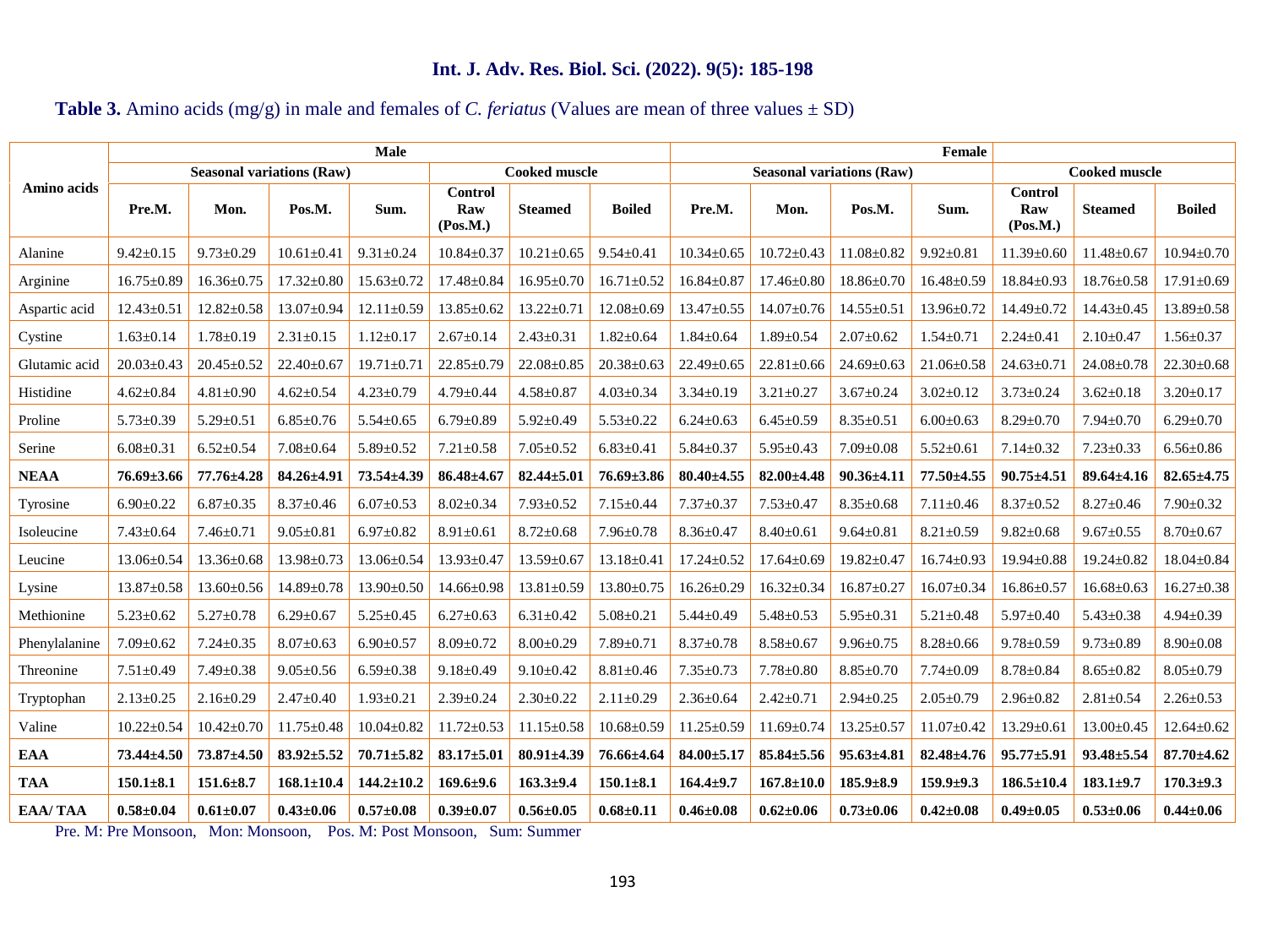# **Table 4.** Minerals composition (mg/100g) in male and female of *C.feriatus*(Values are mean of three values ± SD)

|                          |                          |                          |                                                     | Male                     |                            |                  | Female                            |                          |                          |                                  |                      |                            |                  |                  |
|--------------------------|--------------------------|--------------------------|-----------------------------------------------------|--------------------------|----------------------------|------------------|-----------------------------------|--------------------------|--------------------------|----------------------------------|----------------------|----------------------------|------------------|------------------|
|                          |                          |                          | <b>Seasonal variations (Raw)</b>                    |                          | Cooked muscle              |                  |                                   |                          |                          | <b>Seasonal variations (Raw)</b> | <b>Cooked muscle</b> |                            |                  |                  |
| <b>Minerals</b>          | Pre.M.                   | Mon.                     | Pos.M.                                              | Sum.                     | Control<br>Raw<br>(Pos.M.) | <b>Steamed</b>   | <b>Boiled</b>                     | Pre.M.                   | Mon.                     | Pos.M.                           | Sum.                 | Control<br>Raw<br>(Pos.M.) | <b>Steamed</b>   | <b>Boiled</b>    |
| Calcium (Ca)             | $10.38 \pm 0.69$         | $10.42 \pm 0.87$         | $10.18 \pm 0.86$                                    | $11.31 \pm 0.67$         | $10.25 \pm 0.85$           | $9.89 \pm 0.64$  | $9.63 \pm 0.87$                   | $11.32{\pm}1.60$         | $11.35 \pm 0.95$         | $10.18 \pm 0.63$                 | $12.35 \pm 0.58$     | $10.24 \pm 0.67$           | $10.17 \pm 0.72$ | $10.12 \pm 0.68$ |
| Iron $(Fe)$              | $1.73 \pm 0.26$          | $1.82 \pm 0.64$          | $1.64 \pm 0.26$                                     | $1.85 \pm 0.26$          | $1.64 \pm 0.26$            | $1.37 \pm 0.31$  | $1.31 \pm 0.43$                   | $1.98 \pm 0.29$          | $1.71 \pm 0.24$          | $1.33 \pm 0.16$                  | $1.22 \pm 0.29$      | $1.38 \pm 0.15$            | $1.36 \pm 0.14$  | $1.33 \pm 0.26$  |
| Magnesium $(Mg)$         | $14.42 \pm 1.31$         | $14.53 \pm 1.52$         | $15.94 \pm 1.83$                                    | $16.42 \pm 1.31$         | $15.86 \pm 1.57$           | $15.97 \pm 1.35$ | $15.42 \pm 1.71$                  | $14.89 \pm 1.20$         | $13.52 \pm 1.73$         | $14.41 \pm 1.42$                 | $16.72 \pm 1.36$     | $14.85 \pm 1.49$           | $14.61 \pm 1.85$ | $14.91 \pm 1.37$ |
| Potassium (K)            | $24.49 \pm 1.38$         | $23.85 \pm 1.61$         | $25.73 \pm 1.47$                                    | $24.19 \pm 1.49$         | $25.53 \pm 1.56$           | $25.83 \pm 1.42$ | $25.21 \pm 1.58$                  | $25.31 \pm 1.52$         | $25.97 \pm 1.43$         | $24.31 \pm 1.22$                 | $26.19 \pm 1.31$     | $24.86 \pm 1.52$           | $24.21 \pm 1.34$ | $24.01 \pm 1.41$ |
| Sodium (Na)              | $32.18 \pm 2.52$         | $31.18 \pm 1.61$         | $31.28 \pm 2.04$                                    | $37.18 \pm 2.48$         | $31.56 \pm 2.61$           | $31.22 \pm 2.00$ | $31.18 \pm 2.31$                  | $33.16 \pm 2.42$         | $33.18 \pm 2.57$         | $30.36 \pm 2.50$                 | $35.19 \pm 3.36$     | $31.46 \pm 2.72$           | $30.96 \pm 2.32$ | $29.32 \pm 2.72$ |
| $\text{Zinc}(\text{Zn})$ | $0.32 \pm 0.09$          | $0.28 \pm 0.07$          | $0.32 \pm 0.12$                                     | $0.26 \pm 0.08$          | $0.33 \pm 0.11$            | $0.31 \pm 0.16$  | $0.24 \pm 0.14$                   | $0.33 \pm 0.08$          | $0.32 \pm 0.09$          | $0.34 \pm 0.07$                  | $0.39 + 0.05$        | $0.36 \pm 0.08$            | $0.34 \pm 0.06$  | $0.31 \pm 0.05$  |
| Copper (Cu)              | $0.15 \pm 0.06$          | $0.16 \pm 0.08$          | $0.16 \pm 0.08$                                     | $0.14 \pm 0.06$          | $0.17 \pm 0.07$            | $0.17 \pm 0.06$  | $0.15 \pm 0.08$                   | $0.18 \pm 0.05$          | $0.17 \pm 0.06$          | $0.18 \pm 0.05$                  | $0.15 \pm 0.07$      | $0.20 \pm 0.06$            | $0.19 \pm 0.05$  | $0.16 \pm 0.04$  |
| Manganese (Mn)           | $1.37 \pm 0.16$          | $1.42 \pm 0.22$          | $1.39 \pm 0.18$                                     | $1.27 \pm 0.32$          | $1.52 \pm 0.24$            | $1.32 \pm 0.26$  | $1.21 \pm 0.17$                   | $1.89 \pm 0.18$          | $1.67 \pm 0.14$          | $1.50 \pm 0.17$                  | $1.72 \pm 0.32$      | $1.55 \pm 0.19$            | $1.52 \pm 0.16$  | $1.46 \pm 0.03$  |
| Bromine (Br)             | $0.36 \pm 0.07$          | $0.48 \pm 0.04$          | $0.23 \pm 0.05$                                     | $0.21 \pm 0.06$          | $0.21 \pm 0.08$            | $0.33 \pm 0.15$  | $0.13 \pm 0.05$                   | $0.46 \pm 0.05$          | $0.45 \pm 0.07$          | $0.46 \pm 0.08$                  | $0.38 \pm 0.09$      | $0.48 \pm 0.06$            | $0.49 \pm 0.08$  | $0.41 \pm 0.09$  |
| Strontium (Sr)           | $1.74 \pm 0.35$          | $1.79 \pm 0.48$          | $1.62 \pm 0.29$                                     | $1.81 \pm 0.37$          | $1.72 \pm 0.21$            | $1.42 \pm 0.23$  | $1.28 \pm 0.20$                   | $1.78 \pm 0.65$          | $1.74 \pm 0.31$          | $1.00 \pm 0.46$                  | $1.81 \pm 0.32$      | $1.08 \pm 0.47$            | $1.00 \pm 0.36$  | $1.00 \pm 0.17$  |
| Selenium (Se)            | $0.08 \pm 0.02$          | $0.07 \pm 0.03$          | $0.03 \pm 0.02$                                     | $0.08 \pm 0.02$          | $0.02 \pm 0.01$            | $0.03 \pm 0.01$  | $0.02 \pm 0.01$                   | $0.04 \pm 0.02$          | $0.06 \pm 0.02$          | $0.07 \pm 0.02$                  | $0.09 \pm 0.02$      | $0.07 \pm 0.03$            | $0.08 \pm 0.03$  | $0.05 \pm 0.02$  |
| Mercury (Hg)             | $\overline{\phantom{a}}$ | $\overline{\phantom{a}}$ | $\overline{a}$                                      | $\sim$ $\sim$            | $\sim$                     | $\sim$ $\sim$    | $\overline{\phantom{a}}$          | $\overline{\phantom{m}}$ | $\overline{a}$           | $\overline{\phantom{a}}$         | $0.03 \pm 0.02$      | $\overline{a}$             | $\sim$           | $--$             |
| Cadmium (Cd)             | $0.07 \pm 0.04$          | $\sim$ $-$               | $\hspace{0.05cm} \ldots$                            | $0.04 \pm 0.02$          | $- -$                      | $- -$            | $\overline{\phantom{a}}$          | $0.06 \pm 0.02$          | $0.07 \pm 0.04$          | $0.05 \pm 0.03$                  | $0.05 \pm 0.02$      | $0.06 \pm 0.02$            | $0.06 \pm 0.03$  | $0.05 \pm 0.01$  |
| Arsenic (As)             | $\overline{\phantom{a}}$ | $\overline{\phantom{a}}$ | $\qquad \qquad -$                                   | $\overline{\phantom{a}}$ | $\sim$ $-$                 | $\sim$ $-$       | $- -$                             | $\overline{\phantom{a}}$ | $\hspace{0.05cm} \ldots$ | $\overline{\phantom{a}}$         | $0.03 \pm 0.02$      | $\overline{a}$             | $\sim$ $\sim$    | $- -$            |
|                          |                          |                          | --: Not present, Pre. M: Pre Monsoon, Mon: Monsoon, |                          |                            |                  | Pos. M: Post Monsoon, Sum: Summer |                          |                          |                                  |                      |                            |                  |                  |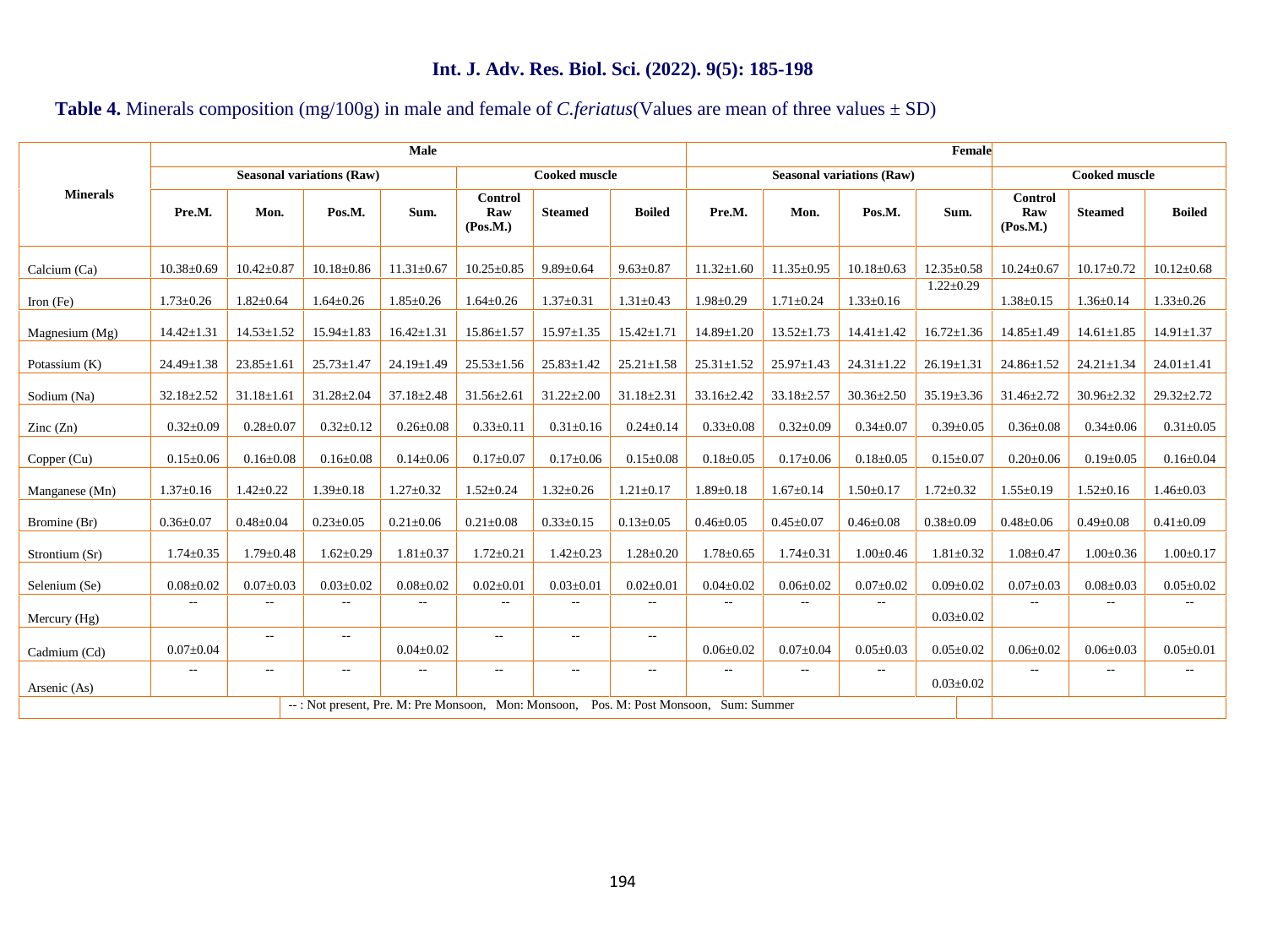The proteins content of the *C. feriatus* diversified between16.21 - 25.28 %. This high content was due to its food habits since it mainly feeds on fishes and crustaceans. Identical results were reported in *C. natator* by Sivasubramanian, (2011). Protein are mainly present in muscle, that forms the mechanical tissue intended for mobility and do not participate in metabolism. The maximum protein content was observed in post monsoon season. This may due to the increased availability and consumption of the food. This result was correlated with the report given by Correia *et al*. (2003) in conger eel. The minimum content of protein was recorded in summer and this may be due to the depletion in muscle protein owing to spawning activity. In the present study, the moisture content of *C. feriatus* ranged from 69.23 % - 78.24 %. This was in same line with that of report in *P. sanguinolentus*, *C.natator* and *P. vigil* given by Sudhakar *et al.* (2009); Sivasubramanian, (2011); Soundarapandian *et al.,* (2013a). This quantity is fairly high and is actually related to the high content of lysine and glutamic acid which hold water that results in high elasticity of the flesh of the fish in general (Price, 1971). The maximum moisture content was recorded in summer, which coincided with increase in water salinity. This result was more or less similar with the report in eight species of marine fishes by Abdulrahman and D'Souza (2008).

The present study showed higher concentration of amino acids in post monsoon followed by monsoon and pre monsoon seasons and this result was concurrent with the report of Antunes *et al.,* 2010 in ghost crab *Ocypode quadrata*. Minimum content of amino acids were recorded in summer and after spawning (pre monsoon) amino acids were found to be increased and this report was more or less similar to the report of Antunes*et al.* (2010) in ghost crab *Ocypode quadrata*.

Lipid content is a high-quality index of future survival in some species (Simpkins *et al*., 2003). In the present study, fatty acid concentrations were found to be highest in post monsoon. The fatty acid profile is thus characterized by a dominance of SFA and MUFA, representing 60- 70 % of the total fatty acids. SFA and MUFA were recorded in higher concentration in the muscles of marine crab *C. feriatus*. This report was in agreement with the findings of Celik *et al.,* (2004). There was decrease in the amount of total lipid and fatty acid in the muscle tissues during the summer and our result was justified with the report of Castell *et al .*(1972) who suggested that storage of lipids vary during reproduction and nutrition periods since the lipids mobilize from muscles to the gonads for its development.

This result lies parallel with previous studies on fatty acids of marine crabs (Wu *et al.,* 2010). Oleic acid is well known for exhibiting a physiological effect to prevent cancer, autoimmunity and inflammatory diseases, in addition to its ability to facilitate wound healing (Campos *et al*., 2013). Palmitoleic acid was the second major MUFA in the present study. Saglik and Imre (2001) found similar result for European anchovy. The seasonal changes of total PUFA had a considerable effect on the variation of unsaturated fatty acid content, from season to season. Among which the

DHA was found in higher concentration followed by EPA and Arachidonic acid. Both DHA and EPA possess high therapeutic importance (Montori*et al*., 2002).

The total PUFAs were highest in monsoon and lowest in summer. This result was correlated with report of Antunes*et al.* (2010) who found highest level of PUFA in ghost crab *Ocypode quadrata*. *C. feriatus* is thus, a good source of high protein, as well as omega - 3 fatty acids particularly EPA and DHA.

Totally 11 minerals are reported in the present study. (Sodium> Potassium >Magnesium >Calcium> Iron > Strontium > Manganese >Zinc  $>$  Bromine  $>$  Copper  $>$  Cadmium  $>$  Mercury  $>$ Arsenic). All minerals were reported in both sexes at post monsoon. Sodium was maximum and copper was minimum in both sexes. Cadmium, mercury and arsenic were available in trace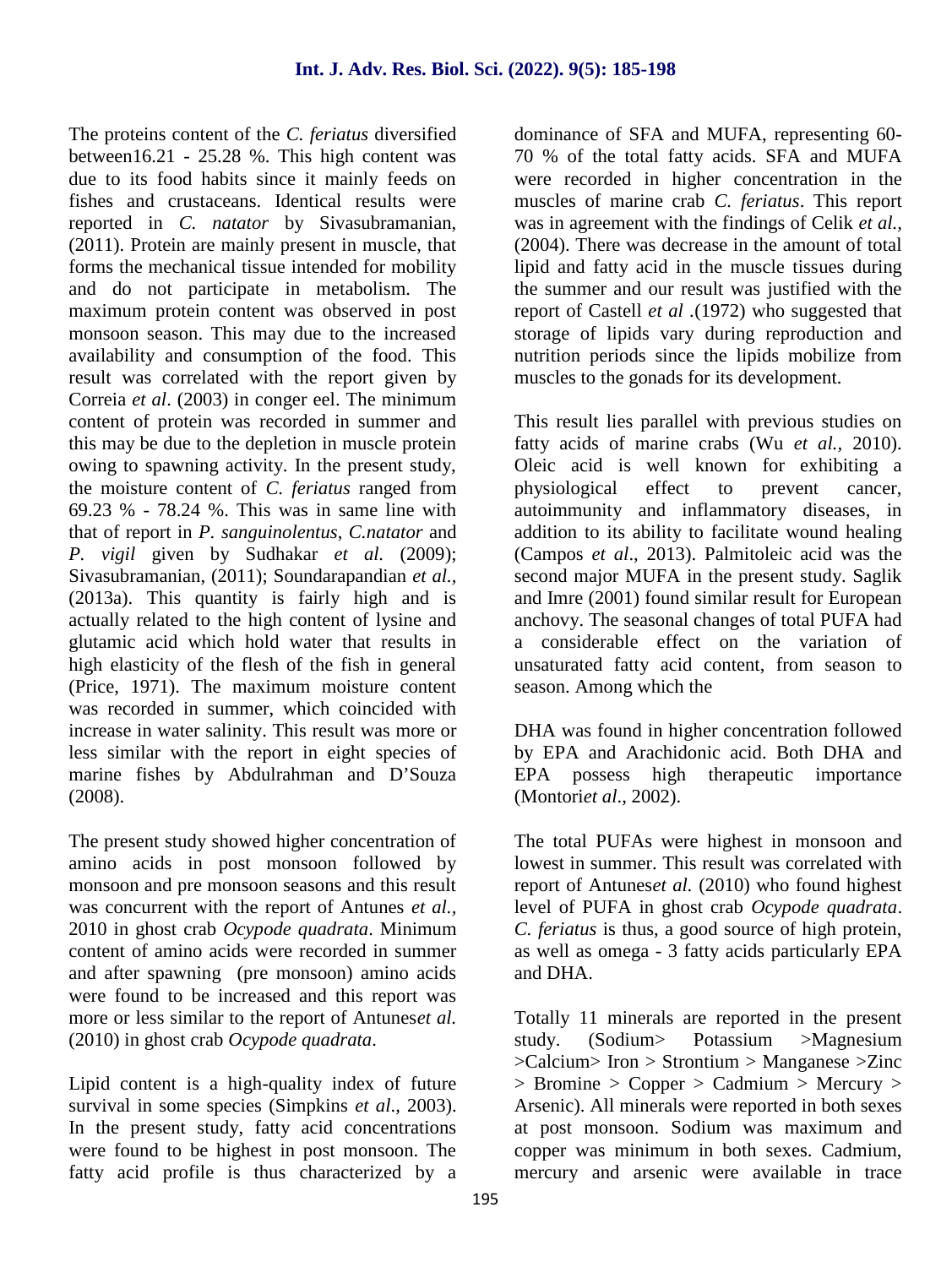amount in both sexes. The present study showed maximum content of mineral in pre monsoon followed by monsoon, post monsoon and the minimum content was recorded during summer season. Previous reports in *C. pagurus* also revealed variations in elemental composition between seasons and different tissues (Barrento *et al.,* 2009b). Moreov er, this species has been highlighted as an important source of Cl, K, Ca, and trace elements such as Fe, Cu, Zn and Se (Barrento *et al.,* 2009b).

During the pre-spawning (post monsoon season), the fatty acid composition was very high because the fish was ready to spawn and also due to increase in nutrients. In the summer season, the content of fatty acid found to have decreased during the generation period. After spawning season there was rise in fatty acid content during the study period, this report was correlated with the result of Kandimer and Polat (2007) in Rainbow trout.

The present study, evaluate the change in nutritional compositional of the crab seasonally and to estimate the healthier cooking method so that it could be better utilized. Consumption of this kinds of crab *C. feriatus* not only harbors a high nutritional value but also indirectly prevent the over exploitation of shell fishes and can conserve the stock for future generations. George *et al*. (1990) noticed that the protein values in cooked crab of *S. serrata* were ranged from 14.43 to 18.96%. The n3/n-6 ratio of boiled crab muscle was generally higher from those observed in raw crabs, as well as lower in PUFA/SFA ratio. Since long-chain fatty acid are often extremely susceptible to oxidation, during the culinary procedures, crabs were exposed to high temperatures, which might have been responsible for the decrease of PUFA content in both cooking treatments (Gladyshev *et al*., 2006).

#### **References**

- Abdulrahman O. Musaiger and Reshma D'Souza 2008. The effects of different methods of cooking on proximate, mineral and heavy metal composition of fish and shrimps consumed in the Arabian Gulf. Archivoslatinoamericanos de nutricion 58(1):103- 109.
- An, J.Y., S.J. Sim, J.S. Lee and B.K. Kim, 2003. Hydrocarbon production from secondarily treated piggery wastewater by the green algae Botryococcus braunii. Journal of Applied Phycology, 15: 185–191.
- Anasri, A., Parulekar, A.H., Motondkar, S.G.D. 1981. Seasonal changes in meat weight and biochemical compositon in the black clam, Villorita cyprinoides (grey). Indian J. Marine Sci., 10: 12– 137.
- 2005. Official Methods of Analysis.18th Edition, Printed in the United States of America.
- Baker, D. H. and Y. Han. 1994. Ideal amino acid profile for broiler chicks during first three weeks post hatching. Poult. Sci. 73:1441- 1447.
- Banerjee, A., R.S. Harma, Y. Chisti and U.C. Banerjee, 2002. Botryococcus braunii: A renewable source of hydrocarbons and other chemicals. Crit. Rev. Biotechnol., 22: 245-279.
- Barnwal, B.K. and M.P. Sharma, 2005. Prospects of biodiesel production from vegetables oils in India. Renew Sustain Energy Rev., 9: 363-378.
- Campos H. S., , P. R. Souza , B. Peghini, J. Silva and C. Ribeiro Cardoso, 2013. An Overview of the Modulatory Effects of Oleic Acid in Health and Disease, Mini- Reviews in Medicinal Chemistry, 13(2):1- 10.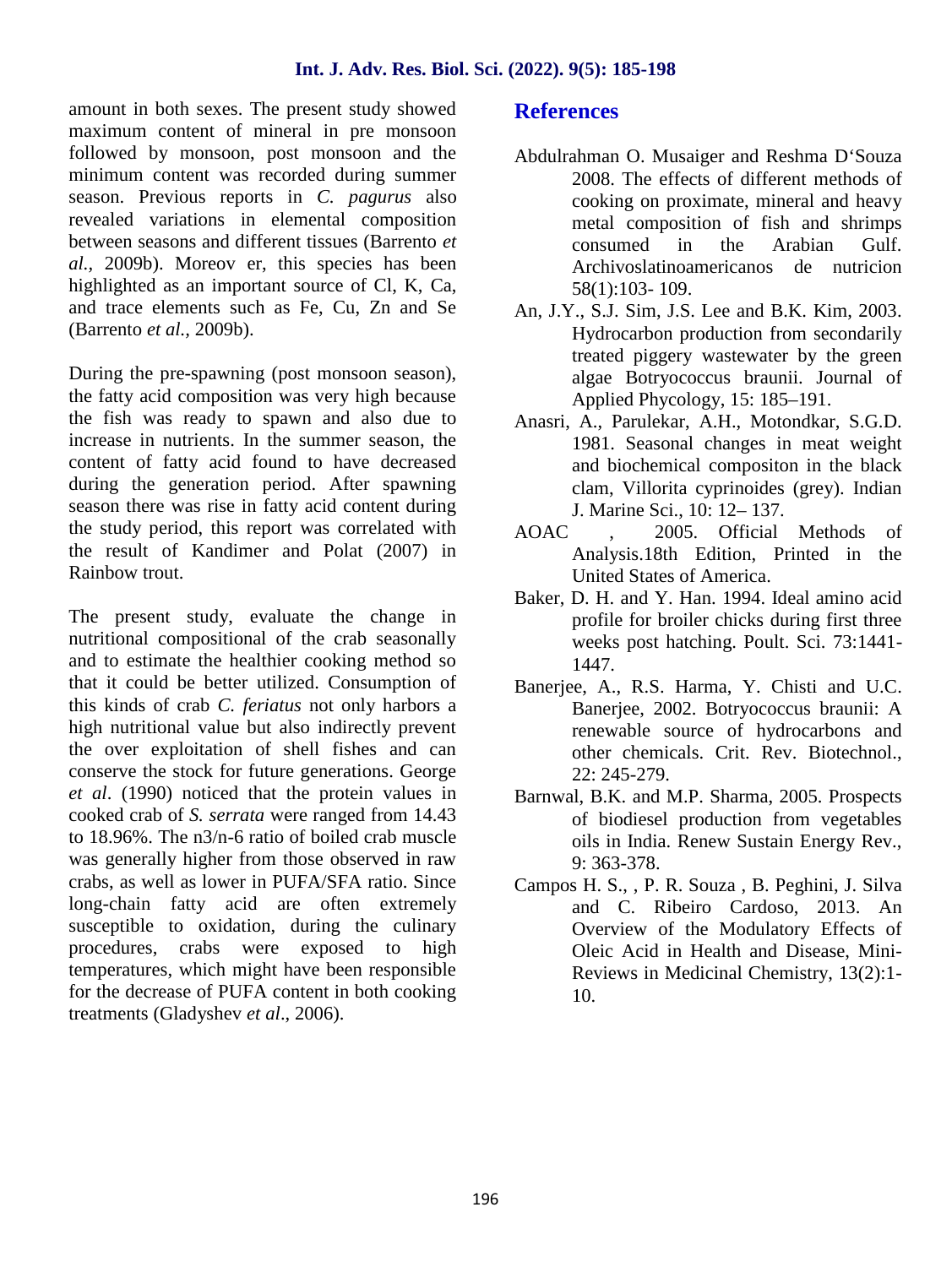- Castell, J.D., Sinnhuber, R.O., Wales, J.H. and Lee, D.J. 1972. Essential fatty acids in the diet of rainbow trout (Salmo gairdnerii): Growth, feed conversion and some gross deficiency symptoms. J. Nutr., 102: 77-86.
- Celik, L., A. Tekeli and O. Öztürkcan. 2004. The effects of supplemental L-carnitine in drinking water on performance and egg quality of laying hens exposed to a high ambient temperature. J. Anim. Physiol. Anim. Nutr. 88:229-233.
- Chen, H.P., M. Zhang and S. Shrestha, 2007. Compositional characteristics and nutritional quality of Chinese mitten crab (*Eriocheir sinensis* ). Food Chem., 103: 1343-1349.
- Correia, A.T., Antunes, C., Isidro, E.J., Coimbra, J., 2003. Changes in otolith microstructure and microchemistry during the larval development of the European conger eel (Conger conger). Mar. Biol. 142, 777– 789.
- Dubois, M., K. A. Gilles, J. K. Hamilton, P. A. Rebers, F. Smith, 1956. Colorimetric method for determination of sugars and related substances. Anal. Chem., 28, 350– 356.
- Folch J., Lees M., Sloane-Stanley G.H. (1957): A simple method for the isolation and purification of total lipides from animal tissues. J. Biol. Chem. 226: 497-509.
- George, C., K. Gopakumar and P.A. Perigreen, 1990. Frozen storage characteristics of raw and cooked crab (*Scylla serrata*) segments, body meat and shell on claws. J. Mar. Biol. Ass. India. 32(1&2): 193-197.
- Gladyshev, M. I., Sushchik, N. N., Gubanenko, G. A., Demirchieva, S. M., & Kalachova, G. S. (2006). Effect of way of cooking on content of essential polyunsaturated fatty acids in muscle tissue of humpback salmon (*Oncorhynchus gorbuscha*). Food Chemistry, 96, 446–451.
- Guzman, H.M., Jimenez, C.E., 1992. Contamination of coral reefs by heavy metals along the Caribbean Coast of Central America (Costa Rica and Panama). Marine Pollution Bulletin 24, 554–561.
- Kandemir, S. and N. Polat, 2007. Seasonal Variation of Total Lipid and Total Fatty Acid in Muscle and Liver of Rainbow Trout (*Oncorhynchus mykiss* W., 1792) Reared in Derbent Dam Lake. Turkish J. Fisheries Aquatic Sci., 7: 27–31.
- Kashiwagi, T.; Kunishima, N.; Suzuki, C.; Tsuchiya, F.; Nikkumi, S.; Arata, Y & Morikawa, K. (1997), The novel acidophilic structure of the killer toxin from halotolerant yeast demonstrates with a fungal killer toxin. Structure .5, 81-94.
- Lowry, O.H., N.J. Rosebrough, A.L. Farr, and R.J. Randall (1951) Protein Measurement with the Folin Phenol Reagent. J. Biol. Chem. 193:265-275.
- Montori, V. M., Farmer, A., Wollan, P. C. and Dinneen, S. F., 2002. Fish oil supplementation in type 2 diabetes: a quantitative systematic review. Diabetic Care, 23(9), 1407-1415.
- Naczk, M., J. Williams, K. Brennam, Liyanaspathiramma and F. Shahidi, 2007. Compositional characteristics of green crab (*Carcinus sapidus*). Food Chem., 88: 429-434.
- Price, J.H., 1971. The science of meat and meat products. Ed. Freeman and cy. san Francisco. Fish Technol., 19: 31-41.
- Saglik, S. and Imre, S. 2001. n-3-Fatty Acids in some Fish Species from Turkey. Journal of Food Science, 66(2): 210-212.
- Sivasubramanian, C., 2011. Nutritional status of commercially important crab Charybdis natator (Herbst, 1794). Ph.D., Thesis, Kuppam University, India, 1-132.
- Soundarapandian, P., S. Ravichandran and D. Varadhrajan, 2013. Biochemical composition of edible crab *Podophthalmus vigil* (Fabricius). J. Mar.Sci. Res. Dev., 3(1): 1-4.
- M., K. Manivannan and P. Soundarapandian, 2009. Nutritive value of hard and soft shell crabs of *Portunus sanguinolentus* (Herbst). Internat. J. Ani. Vet. Adv.,1(2): 44-48.